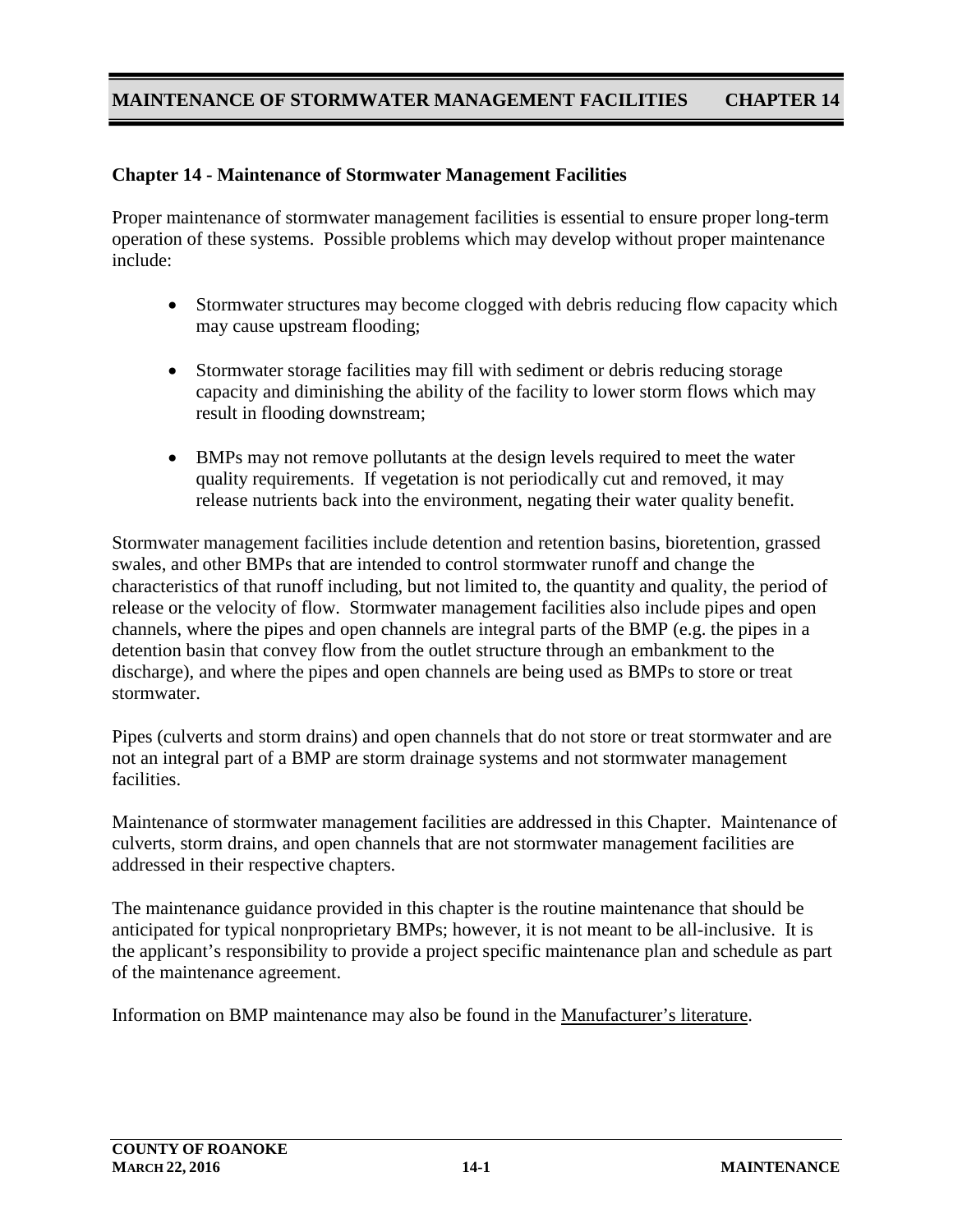### **14.1 Responsibility for Maintenance**

Maintenance of stormwater management facilities is the responsibility of the permittee during construction until all work is completed, including final clean up and site stabilization, to the satisfaction of the County. At the completion of construction, maintenance of stormwater management facilities becomes the responsible party or land owner's responsibility in accordance with the executed Maintenance Agreement.

The County is not responsible for maintaining private stormwater management facilities.

#### **14.2 Maintenance Agreements**

A legally binding maintenance agreement specifying the parties responsible for the proper maintenance of all stormwater management facilities shall be secured prior to issuance of any permits for land disturbance activities.

Responsibility for the operation and maintenance of stormwater management facilities, after the completion of construction, shall remain with the responsible party or property owner and shall legally pass to any successor or owner.

The maintenance agreement shall include a project specific appendix that lists all stormwater management facilities present on the property; the minimum frequency of inspections and maintenance, and the routine maintenance that is to be performed for each stormwater management facility. The project specific appendix to the maintenance agreement is to be prepared by the applicant and submitted to the County with the Stormwater Management Plan for review. The information contained within the VA SWM Handbook, the VA BMP Clearinghouse, and Manufacturer literature shall be used, by the applicant, as a guide in preparing the project specific appendix to the maintenance agreement; however, the maintenance requirements shall be written to be specific to the project. When landscaping is a component of the stormwater management facility, a project specific maintenance schedule for the landscaping shall be provided that is reflective of the plant species that are used. The landscaping maintenance schedule shall contain guidance regarding methods, frequency, and time of year for landscape maintenance. The maintenance requirements shall stress the need to remove cut and remove vegetation from the BMP and the specific rate and method of fertilization, if any.

A sample Maintenance Agreement is included on Roanoke County's website

In addition, the applicant shall also establish easements for stormwater management facilities to grant the County the right of access for periodic inspections as described in Chapters 3 and 15.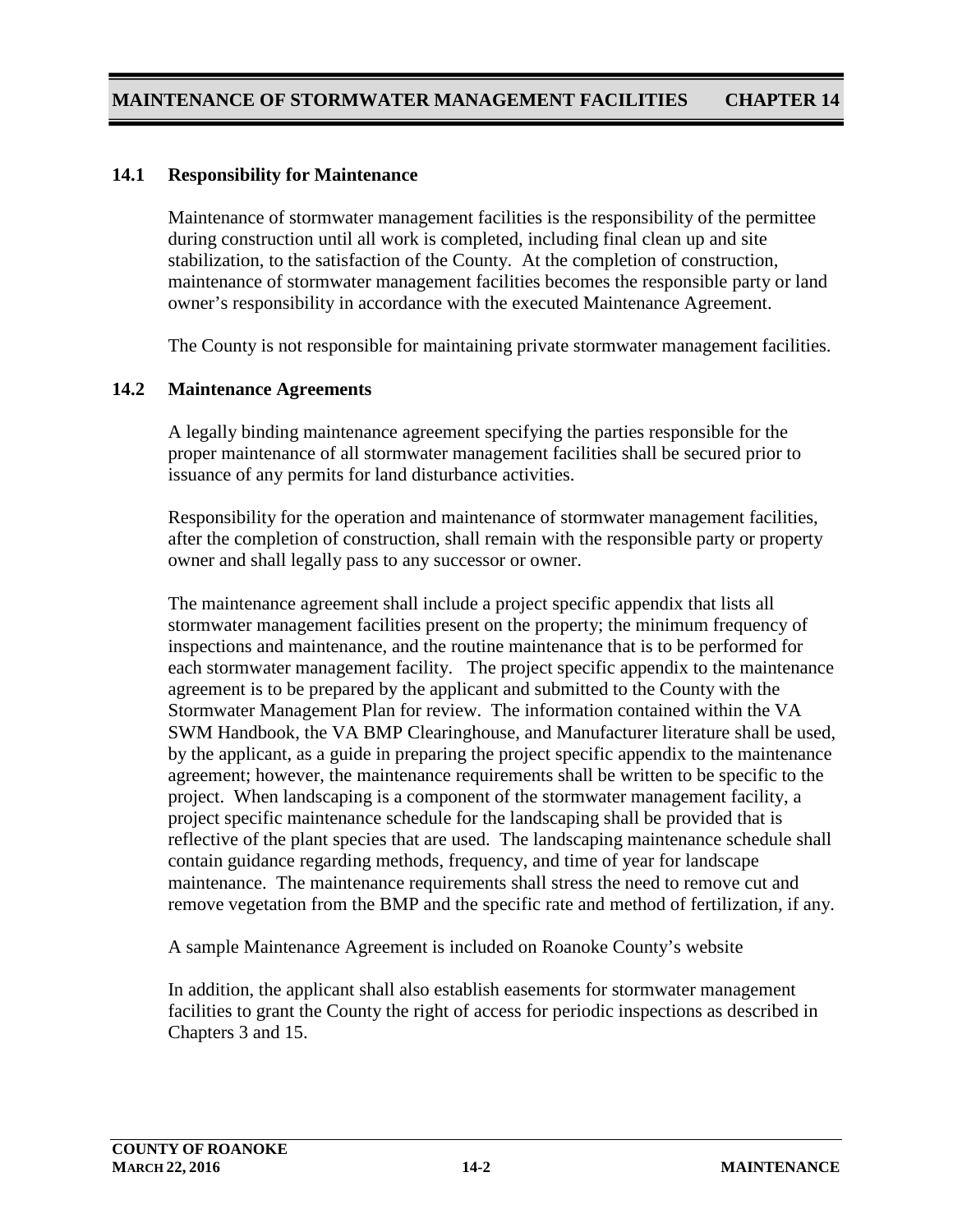#### **14.3 Maintenance Program**

A consistent maintenance program is the best way to ensure that stormwater management facilities will continue to perform their necessary functions. The following components are common to many stormwater management facilities maintenance programs and shall be followed, where applicable.

• Regular Inspections

Scheduled inspections and additional inspections after major storm events are necessary to understand the condition of the stormwater management facility and discover deficiencies so that they may be corrected.

• Vegetation Management

Most stormwater management facilities rely on vegetation to filter sediment from stormwater and to stabilize the ground surface of the BMP.

o Mowing

Some stormwater management facilities may have no mow zones. Do not mow areas meant to stay natural. If mowing is allowed and desired, most grasses are hardiest if maintained as an upland meadow, with a blade height of 6 to 8 inches. If a shorter lawn is desired, additional lawn care will be needed to maintain turf health. Never cut grasses below a blade height of 4 inches. Grasses on embankments should be cut at least twice in the spring growing season, once in the summer, and twice in the fall growing season.

Grass clippings should be collected, removed from the BMP, and disposed of properly. Ideally grass clippings should be composted and used as fertilizer or mulch in an upland area. Grass clippings must never be dumped into streams, open channels, storm drains, ponds, or stormwater management facilities as they will release nutrients as they decay which will flow into streams.

o Fertilization

One of the primary purposes of most stormwater management facilities is to remove nutrients from stormwater; therefore, it is important to not over fertilize. **Often fertilization is not required**, especially if grass is maintained at a height of 6 to 8 inches. Only fertilize where necessary to maintain the health of vegetation and then take care to apply only the minimum that is required.

o Pest and Weed Control

Avoid unnecessary pesticide and herbicide use. When absolutely required, use pesticides and herbicides in accordance with listed instructions and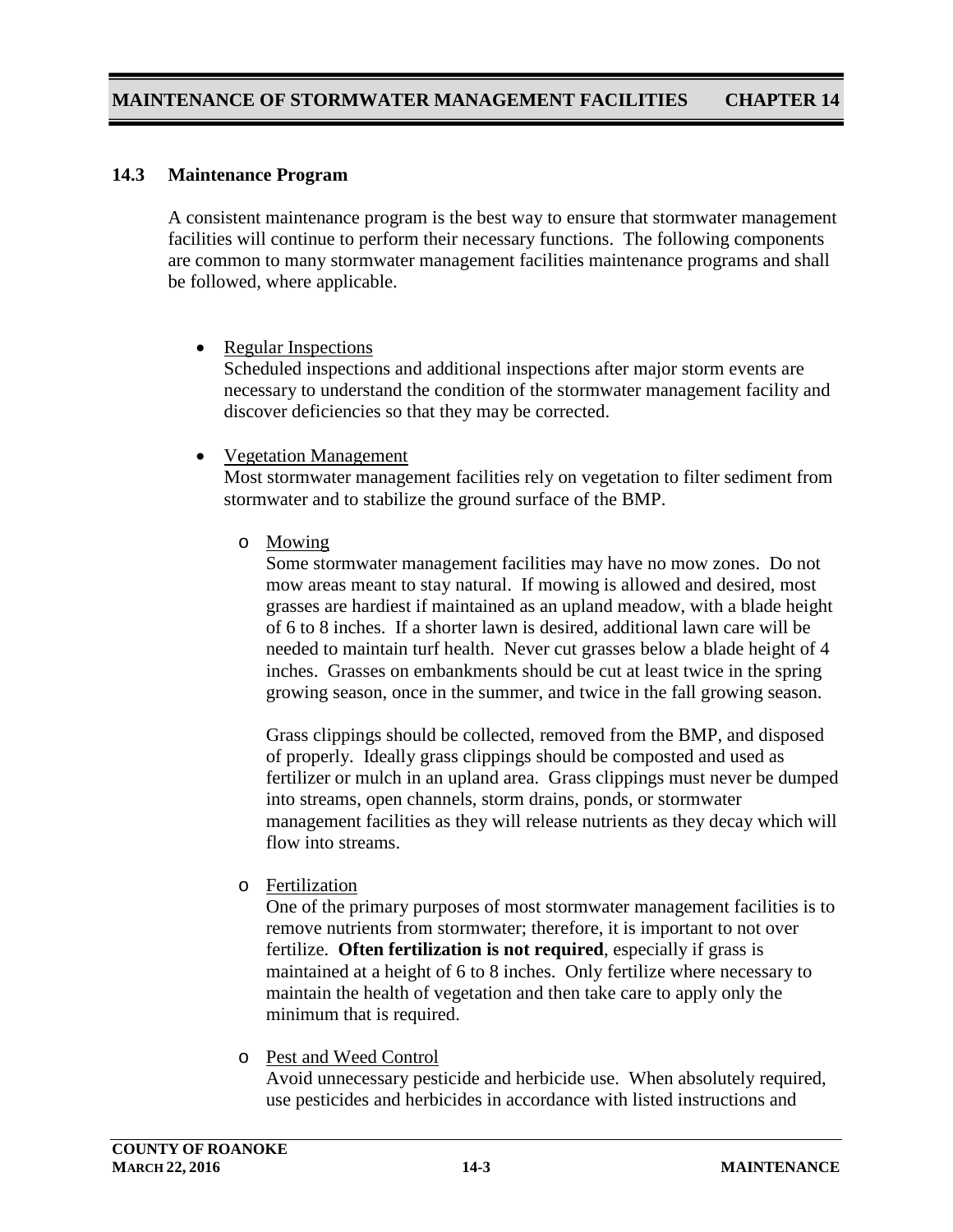never allow spray to enter water as many of these chemicals are toxic to aquatic life in small concentrations.

o Removing Accumulated Sediment

Vegetation surrounding stormwater management facilities is designed to trap sediment; therefore, vegetation is likely to become laden with sediment and bare spots may emerge. Bare spots should be raked, backfilled if needed, and covered with top soil. Disturbed areas should be reseeded and mulched. Excess material should be removed and may be used as a mulch or soil supplement. If the soil becomes compacted, then aeration may be necessary.

o Unwanted Vegetation

Embankments must be kept clear of woody plants (trees and bushes) because their roots could cause seepage or slope failure. Consistent mowing should control any unwanted vegetation.

• Slope, Embankment and Outlet Stabilization

Stable slopes and embankments are necessary to ensure that erosion does not add to water quality problems and that embankments do not breach. Maintaining a health stand of grasses on slopes and embankments and preventing the grown of deep rooted (trees and shrubs) vegetation on embankment areas are important. Animal burrows can also cause deterioration to embankments. Animal burrows should be filled in as soon as they are discovered. In some cases animal control may be needed to avoid excessive burrows. Outlet structures are particularly vulnerable to undercutting and erosion. A small problem, if it is not corrected, may quickly result in the need to replace an entire structure. Consult a professional engineer if sink holes, cracking, wet areas around the outlet pipe, pipe displacement, or rusting of the pipe is observed.

• Debris and Litter Control

Regular debris and litter removal will reduce the chance of clogging outlet structures, prevent damage to vegetated areas, reduce mosquito breeding habitats, improve site appearance, and reduce conditions for excessive algae growth.

• Mechanical Components

Some stormwater management facilities have mechanical components including valves, sluice gates, anti-vortex devices, fence gates, locks, and access hatches that require periodic maintenance.

• Insect Control

The simplest way to control insects, particularly mosquitoes, is to avoid stagnant water. Most stormwater management facilities are designed to be dry within a short time after a rain event. If an insect problem develops in a detention basin or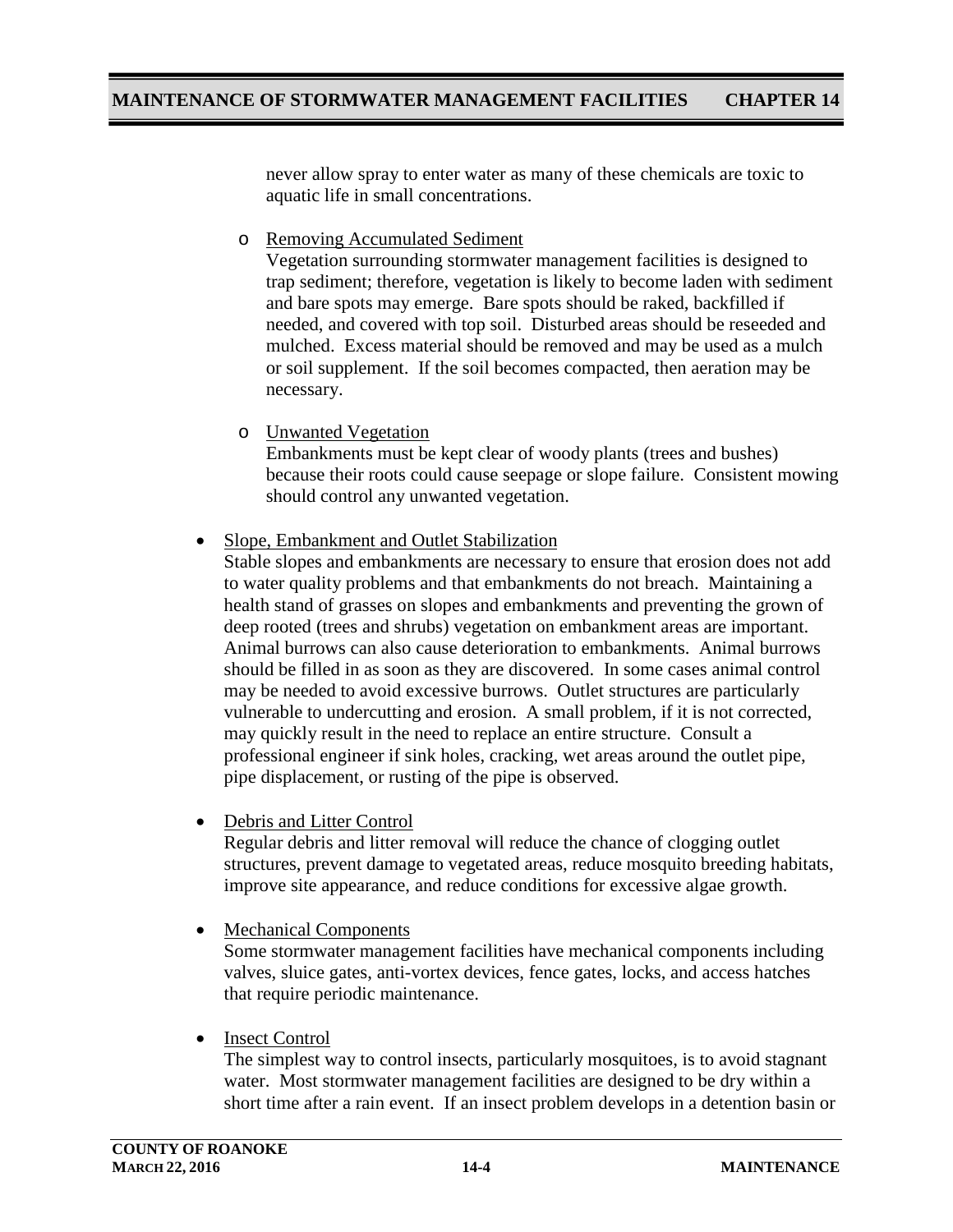infiltration facility, then there is a maintenance issue that needs to be corrected. In stormwater management facilities, such as retention basins, that are designed to have a permanent pool of water insects may be controlled by the prompt removal of floatable debris and perhaps by introducing and maintaining a fish population.

- Access Road and Area Maintenance Most stormwater management facilities are designed to be accessible by heavy machinery for maintenance and repairs. Access should be maintained by periodic removal of woody vegetation and upkeep of gravel areas.
- Sediment and Pollutant Removal

The primary purpose of many stormwater management facilities is the removal of sediments and nutrients (which are often attached to sediments). Sediment will naturally accumulate in a stormwater management facilities and must be periodically removed. The frequency of sediment removal will vary widely depending on the stormwater management facility's type and character of the contributing watershed. Removed sediments and pollutants should be properly disposed of in an upland area. They should be stabilized with vegetation so that they are not eroded by rainfall. Once sediment is removed, the stormwater management facility should be quickly restabilized, usually with vegetation. If maintenance operations disturb more than 5,000 square feet, an erosion and sediment control permit will be required before commencing work. Sediment and pollutant removal will usually take heavy equipment and is beyond the capabilities of most property owners without the assistance of appropriate contractors.

• Component Repair or Replacement Eventually, like all infrastructure, stormwater management facilities' components will need to be repaired or replaced. Components may include inflow and outflow devices, trash racks and anti-vortex devices, valves, orifices, pipes, concrete structures, filter or infiltration media, earthworks such as embankments and side slopes

Following completion of construction, routine maintenance shall be performed on stormwater management facilities as required and as specified in the Maintenance Agreement.

If the County becomes aware that a stormwater management facility has not been adequately maintained, is not functioning properly, or has becomes a danger to public safety, public health, or the environment, the responsible party will be notified in writing. The responsible party shall then be required to address the deficiency issue within a reasonable time as identified in the written notice. Failure to address the deficiency issue may result in enforcement actions.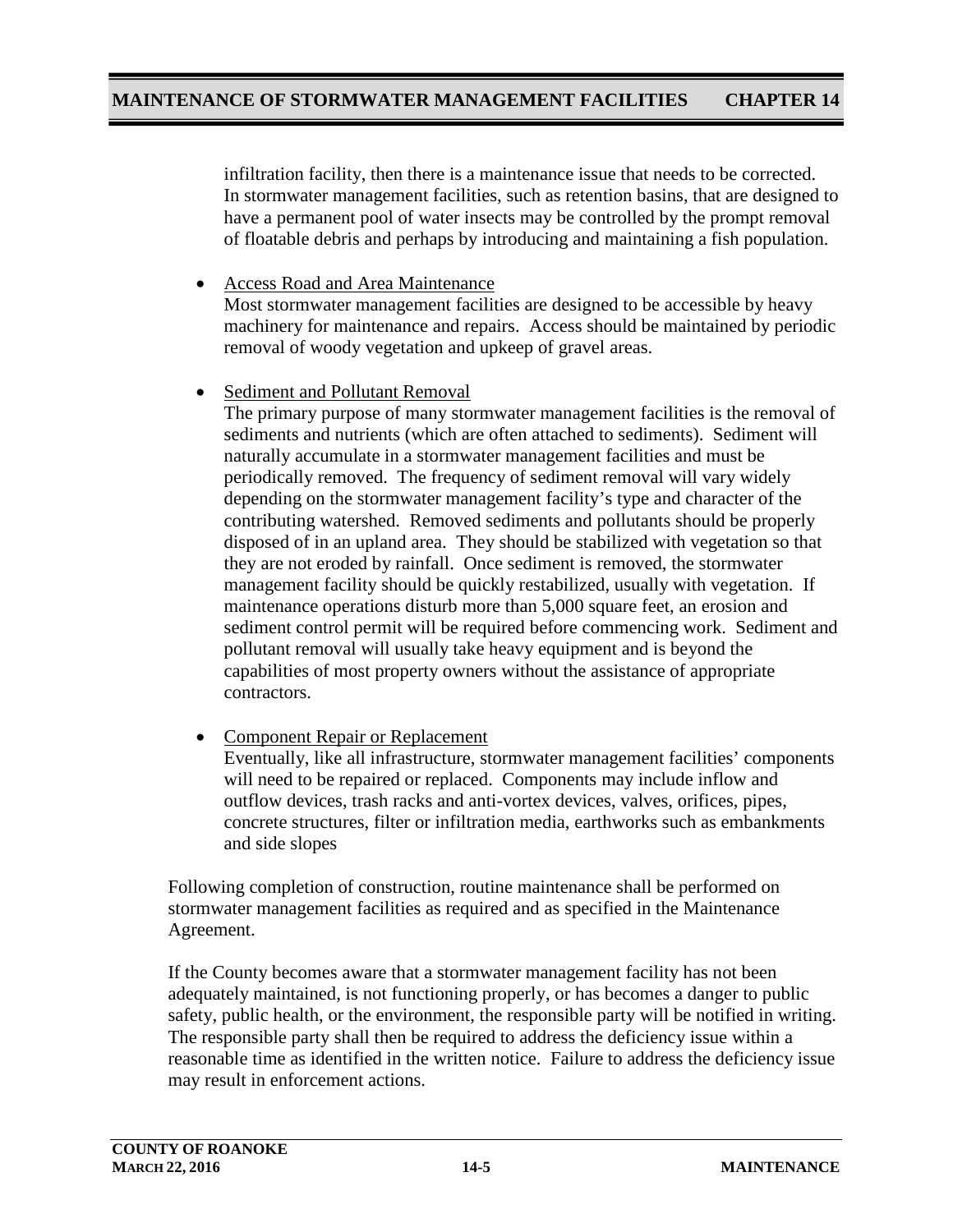### **14.3.1 Earthen Embankments**

Earthen embankments are an integral part of many BMPs including detention and retention basins and constructed wetlands. For Earthen Embankments maintenance guidance, see Table 14.1.

| <b>Required Action</b>                            | <b>Maintenance Objective</b>                                                                                                                                                                                                                                                                                                                                                                                                                                                                                                                   | <b>Frequency of Action</b>                                                                                     |
|---------------------------------------------------|------------------------------------------------------------------------------------------------------------------------------------------------------------------------------------------------------------------------------------------------------------------------------------------------------------------------------------------------------------------------------------------------------------------------------------------------------------------------------------------------------------------------------------------------|----------------------------------------------------------------------------------------------------------------|
| Inspections                                       | Inspect earthen embankments for signs of settlement,<br>seepage, woody vegetation growth, animal burrows, and<br>good ground cover.                                                                                                                                                                                                                                                                                                                                                                                                            | Annually                                                                                                       |
| Vegetation<br>Management                          | Objective is to maintain a healthy grass cover free of<br>trees and brush<br>Mow grass on embankments to a height of 6 to 8<br>inches.<br>Remove all trees and brush from embankment and<br>at least 25' beyond embankment. When removing<br>trees and brush, extract as much of the root as<br>possible.<br>Fertilize, lime, or treat with pesticide or herbicide<br>when needed to maintain grass health (do not over<br>fertilize).<br>Reseed embankments as necessary to maintain<br>vegetation.<br>Avoid over-fertilization.<br>$\bullet$ | Mow grass on<br>embankments at least<br>twice during both<br>growing seasons and<br>once during the<br>summer. |
| Slope, Embankment,<br>and Outlet<br>Stabilization | Fill animal burrows with compacted fill.<br>$\bullet$<br>Regrade, repair, and revegetate eroded<br>$\bullet$<br>embankments.<br>If there are signs of seepage or embankment<br>slumps consult with a professional engineer.                                                                                                                                                                                                                                                                                                                    | As needed based on<br>damage observed<br>during routine<br>maintenance or<br>inspections                       |
| Debris and Litter<br>Control                      | Keep the embankment clear of debris and litter                                                                                                                                                                                                                                                                                                                                                                                                                                                                                                 | During inspections or<br>mowing                                                                                |
| Mechanical<br>Components                          | Not applicable                                                                                                                                                                                                                                                                                                                                                                                                                                                                                                                                 | Not applicable                                                                                                 |
| <b>Insect Control</b>                             | Not applicable                                                                                                                                                                                                                                                                                                                                                                                                                                                                                                                                 | Not applicable                                                                                                 |
| <b>Access Road and</b><br>Area Maintenance        | Remove woody plants and maintain surface in drivable<br>condition                                                                                                                                                                                                                                                                                                                                                                                                                                                                              | Annually                                                                                                       |
| Sediment and<br><b>Pollutant Removal</b>          | Not applicable                                                                                                                                                                                                                                                                                                                                                                                                                                                                                                                                 | Not applicable                                                                                                 |
| <b>Component Repair</b><br>and Replacement        | Replace embankments that have major erosion, seepage,<br>or slumping problems. Consult with a professional<br>engineer.                                                                                                                                                                                                                                                                                                                                                                                                                        | Infrequent                                                                                                     |

| <b>Table 14.1</b>                      |
|----------------------------------------|
| <b>Earthen Embankments Maintenance</b> |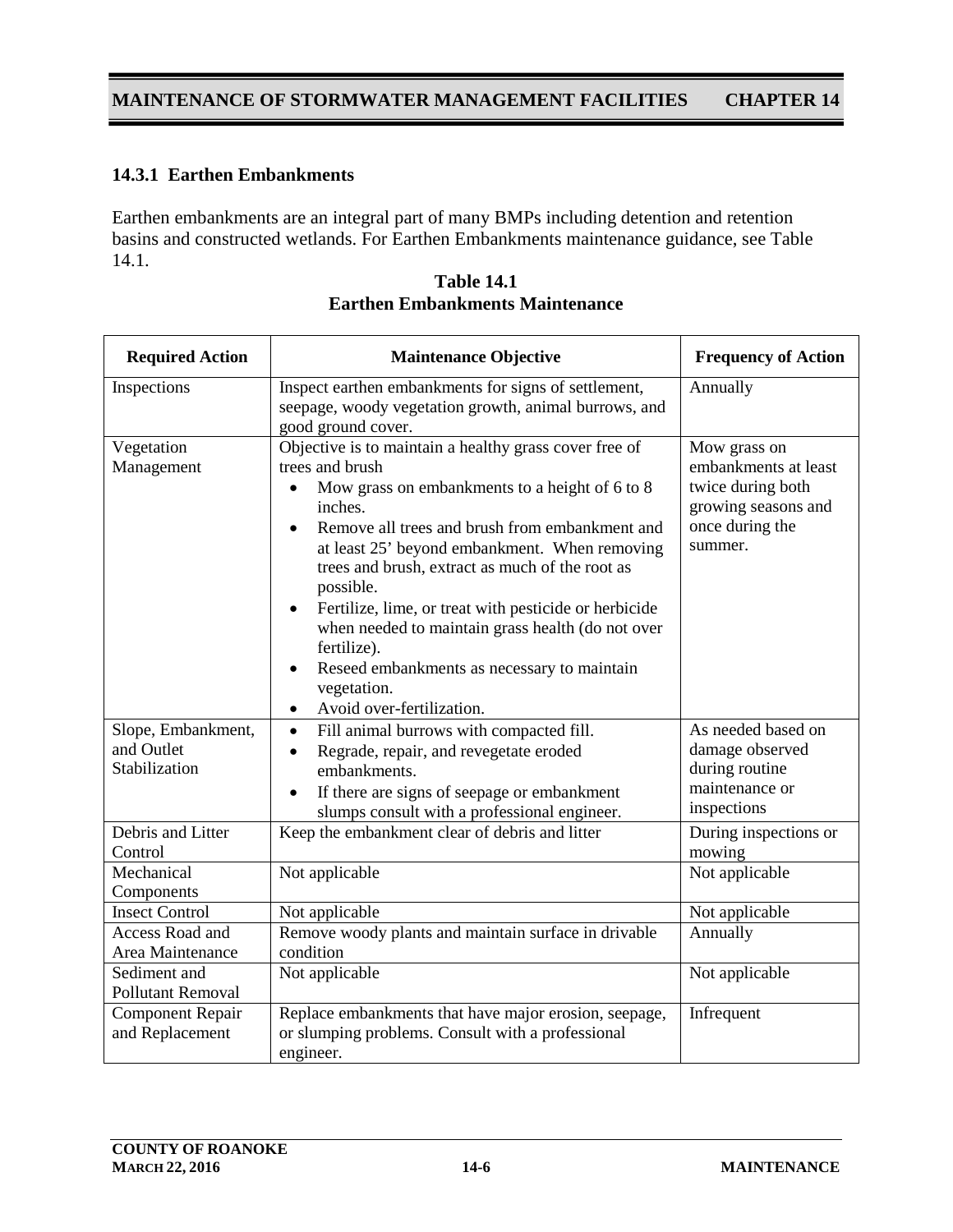### **14.3.2 Principal Spillways**

Principal Spillways are an integral part of many BMPs including detention and retention basins and constructed wetlands. Principal spillways normally consist of an outlet structure, pipe through an embankment, and outlet discharging to a downstream open channel. For guidance for the maintenance of Principal Spillways, see Table 14.2.

| <b>Required Action</b>                            | <b>Maintenance Objective</b>                                                                                                                                                                                                                                                                                                                                                                                                                                       | <b>Frequency of Action</b>                                                                                            |
|---------------------------------------------------|--------------------------------------------------------------------------------------------------------------------------------------------------------------------------------------------------------------------------------------------------------------------------------------------------------------------------------------------------------------------------------------------------------------------------------------------------------------------|-----------------------------------------------------------------------------------------------------------------------|
| Inspections                                       | Inspect outlet structure for signs of cracks, spalling,<br>broken or loose sections, or leakage, and corrosion or<br>damage to anti-vortex device or trash rack; inspect pipe<br>for signs of corrosion or settling; inspect outlet<br>protection for signs of erosion or damage.                                                                                                                                                                                  | Semiannually and after<br>every major storm event<br>inspect the outlet<br>structure, pipe, and<br>outlet protection. |
| Vegetation<br>Management                          | Not applicable                                                                                                                                                                                                                                                                                                                                                                                                                                                     | Not applicable                                                                                                        |
| Slope, Embankment,<br>and Outlet<br>Stabilization | Repair any erosion damage to outlet protection.                                                                                                                                                                                                                                                                                                                                                                                                                    | As needed based on<br>damage observed during<br>routine inspections                                                   |
| Debris and Litter<br>Control                      | Keep outlet structure clear of debris. Remove debris<br>from the BMP and properly dispose of in an upland area.                                                                                                                                                                                                                                                                                                                                                    | Semiannually and after<br>major rain events as a<br>minimum. Debris<br>removal may be more<br>frequent.               |
| Mechanical<br>Components                          | If a drain valve is present, exercise the valve<br>semiannually to insure proper function. Periodically<br>lubricate the stem and paint exposed metal to protect<br>from corrosion.                                                                                                                                                                                                                                                                                | As noted                                                                                                              |
| <b>Insect Control</b>                             | Not applicable                                                                                                                                                                                                                                                                                                                                                                                                                                                     | Not applicable                                                                                                        |
| Access Road and<br>Area Maintenance               | Remove woody plants and maintain surface in drivable<br>condition                                                                                                                                                                                                                                                                                                                                                                                                  | Annually                                                                                                              |
| Sediment and<br>Pollutant Removal                 | Not applicable                                                                                                                                                                                                                                                                                                                                                                                                                                                     | Not applicable                                                                                                        |
| <b>Component Repair</b><br>and Replacement        | Repair or replace outlet structure components to correct<br>leakage, cracks, spalling, broken or loose sections, or<br>corrosion. Repair or replace pipe to correct settlement,<br>leakage, or corrosion. Repair or replace outlet protection<br>to correct erosion damage. Take care to avoid changing<br>the BMP discharge characteristics and to avoid damage<br>to the embankment. Repairs and replacements may<br>require consulting a professional engineer. | Infrequently                                                                                                          |

**Table 14.2 Principal Spillways Maintenance**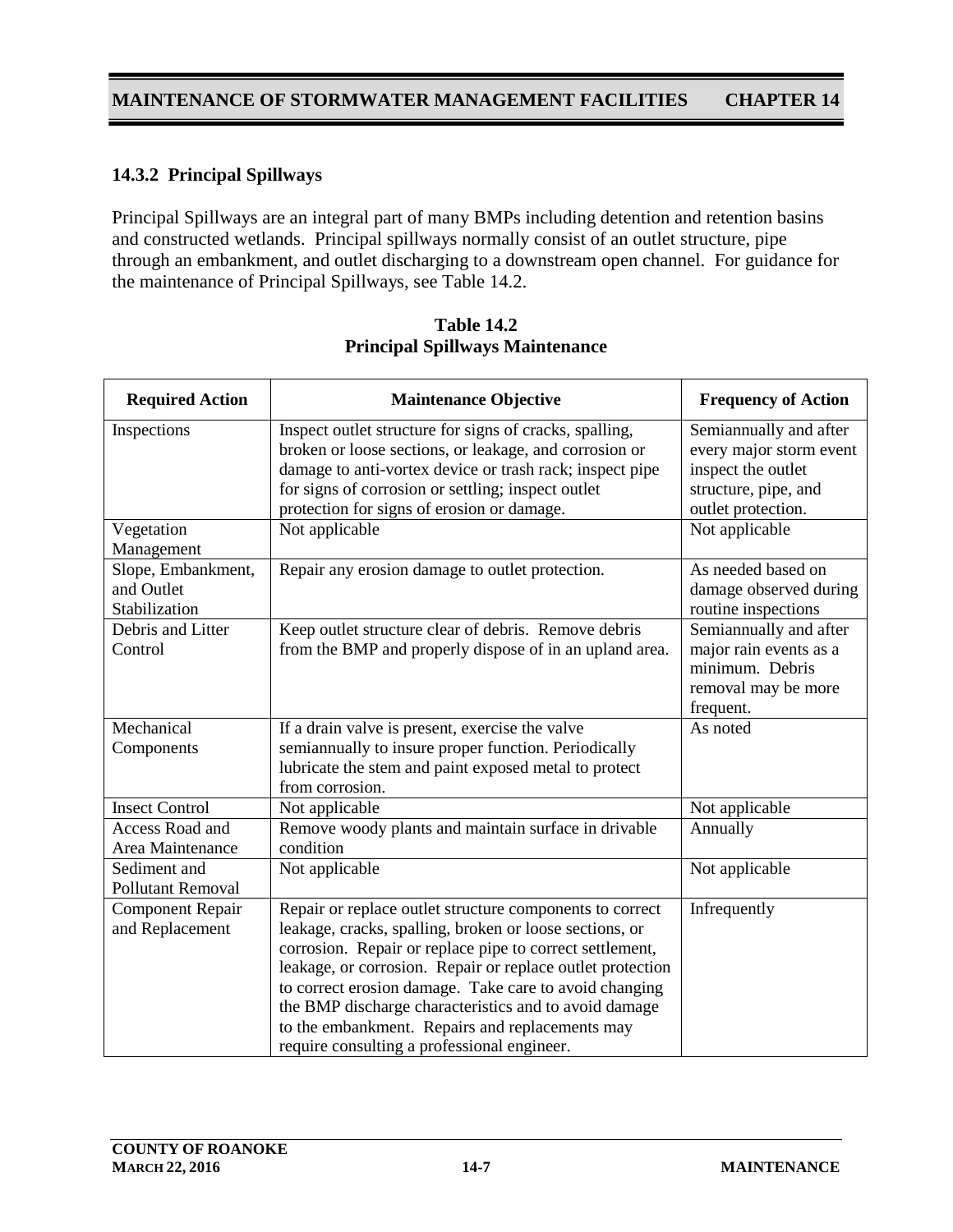## **14.3.3 Emergency Spillway**

Emergency Spillways are an integral part of many BMPs including detention and retention basins and constructed wetlands. Emergency spillways normally consist of an open channel, usually trapezoidal in cross-section, which are constructed beside an embankment to carry stormwater discharge from the BMP that is too great to be carried by the principal spillway. Emergency spillways should only discharge stormwater very infrequently Emergency spillways are most often vegetated (grassed), but may be protected against erosion by rip rap or concrete. For Emergency Spillways maintenance guidance, see Table 14.3.

| <b>Required Action</b>                            | <b>Maintenance Objective</b>                                                                                                                                                                                                                                                                                                                                                                                                                                                                                                | <b>Frequency of Action</b>                                                                       |
|---------------------------------------------------|-----------------------------------------------------------------------------------------------------------------------------------------------------------------------------------------------------------------------------------------------------------------------------------------------------------------------------------------------------------------------------------------------------------------------------------------------------------------------------------------------------------------------------|--------------------------------------------------------------------------------------------------|
| Inspections                                       |                                                                                                                                                                                                                                                                                                                                                                                                                                                                                                                             | Annually, and after any<br>rain event that results in<br>flow through the<br>emergency spillway. |
| Vegetation<br>Management                          | For a vegetated spillway the objective is to maintain a<br>healthy grass cover free of trees and brush<br>Mow grass to a height of 6 to 8 inches.<br>Remove all trees and brush from spillway. When<br>$\bullet$<br>removing trees and brush, extract as much of the<br>root as possible.<br>Fertilize, lime, or treat with pesticide or herbicide<br>when needed to maintain grass health (do not over<br>fertilize).<br>Reseed spillway as necessary to maintain<br>$\bullet$<br>vegetation.<br>Avoid over-fertilization. | Mow grass at least<br>twice during both<br>growing seasons and<br>once during the<br>summer.     |
| Slope, Embankment,<br>and Outlet<br>Stabilization | Repair any damage to outlet.                                                                                                                                                                                                                                                                                                                                                                                                                                                                                                | As needed based on<br>damage observed during<br>routine inspections                              |
| Debris and Litter<br>Control                      | Keep the emergency spillway clear of debris and litter.                                                                                                                                                                                                                                                                                                                                                                                                                                                                     | During inspections or<br>mowing                                                                  |
| Mechanical<br>Components                          | Not applicable                                                                                                                                                                                                                                                                                                                                                                                                                                                                                                              | Not applicable.                                                                                  |
| <b>Insect Control</b>                             | Not applicable                                                                                                                                                                                                                                                                                                                                                                                                                                                                                                              | Not applicable                                                                                   |
| Access Road and<br>Area Maintenance               | Remove woody plants and maintain surface in drivable<br>condition                                                                                                                                                                                                                                                                                                                                                                                                                                                           | Annually                                                                                         |
| Sediment and<br><b>Pollutant Removal</b>          | Not applicable                                                                                                                                                                                                                                                                                                                                                                                                                                                                                                              | Not applicable                                                                                   |
| <b>Component Repair</b><br>and Replacement        | Repair slopes and protective linings as needed.                                                                                                                                                                                                                                                                                                                                                                                                                                                                             | Infrequently                                                                                     |

#### **Table 14.3 Spillway Maintenance**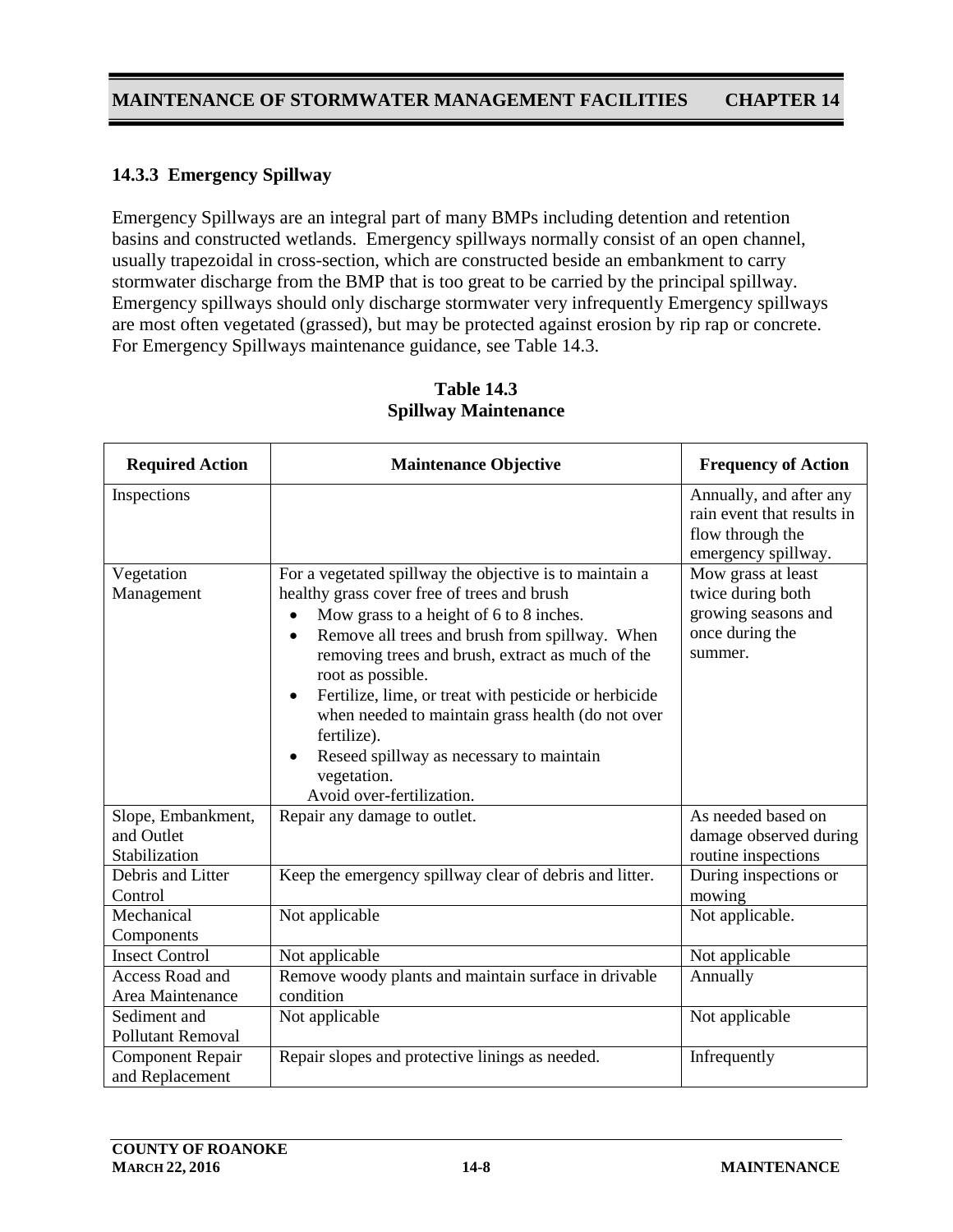### **14.3.4 Sediment Forebay**

A sediment forebay is used as a pretreatment device to allow sediment to settle from the incoming stormwater runoff before it enters the balance of the BMP. A sediment forebay helps to isolate the sediment deposition in an accessible area, which facilitates BMP maintenance.

For Sediment Forebay maintenance guidance, see Table 14.4.

| <b>Required Action</b>   | <b>Maintenance Objective</b>                      | <b>Frequency of Action</b> |
|--------------------------|---------------------------------------------------|----------------------------|
| Inspections              | Observe depth of sediment deposition              | Annually                   |
| Vegetation               | Not applicable                                    | Not applicable             |
| Management               |                                                   |                            |
| Slope, Embankment,       | Not applicable                                    | Not applicable             |
| and Outlet               |                                                   |                            |
| Stabilization            |                                                   |                            |
| Debris and Litter        | Remove debris and litter that accumulates in the  | During inspections or      |
| Control                  | sediment forebay                                  | as needed                  |
|                          |                                                   | intermittently             |
| Mechanical               | Not applicable                                    | Not applicable             |
| Components               |                                                   |                            |
| <b>Insect Control</b>    | Not applicable                                    | Not applicable             |
| Access Road and          | Remove woody plants and maintain surface in       | Annually                   |
| Area Maintenance         | drivable condition                                |                            |
| Sediment and             | Remove accumulated sediment. Dispose of           | Generally every $3 - 5$    |
| <b>Pollutant Removal</b> | sediments in an upland area and stabilize with    | years or when $6 - 12$     |
|                          | vegetation. If necessary, obtain erosion and      | inches of sediment         |
|                          | sediment control permit, prior to performing land | has accumulated.           |
|                          | disturbance.                                      |                            |
| <b>Component Repair</b>  | Not applicable                                    | Not applicable             |
| and Replacement          |                                                   |                            |

**Table 14.4 Sediment Forebay Maintenance**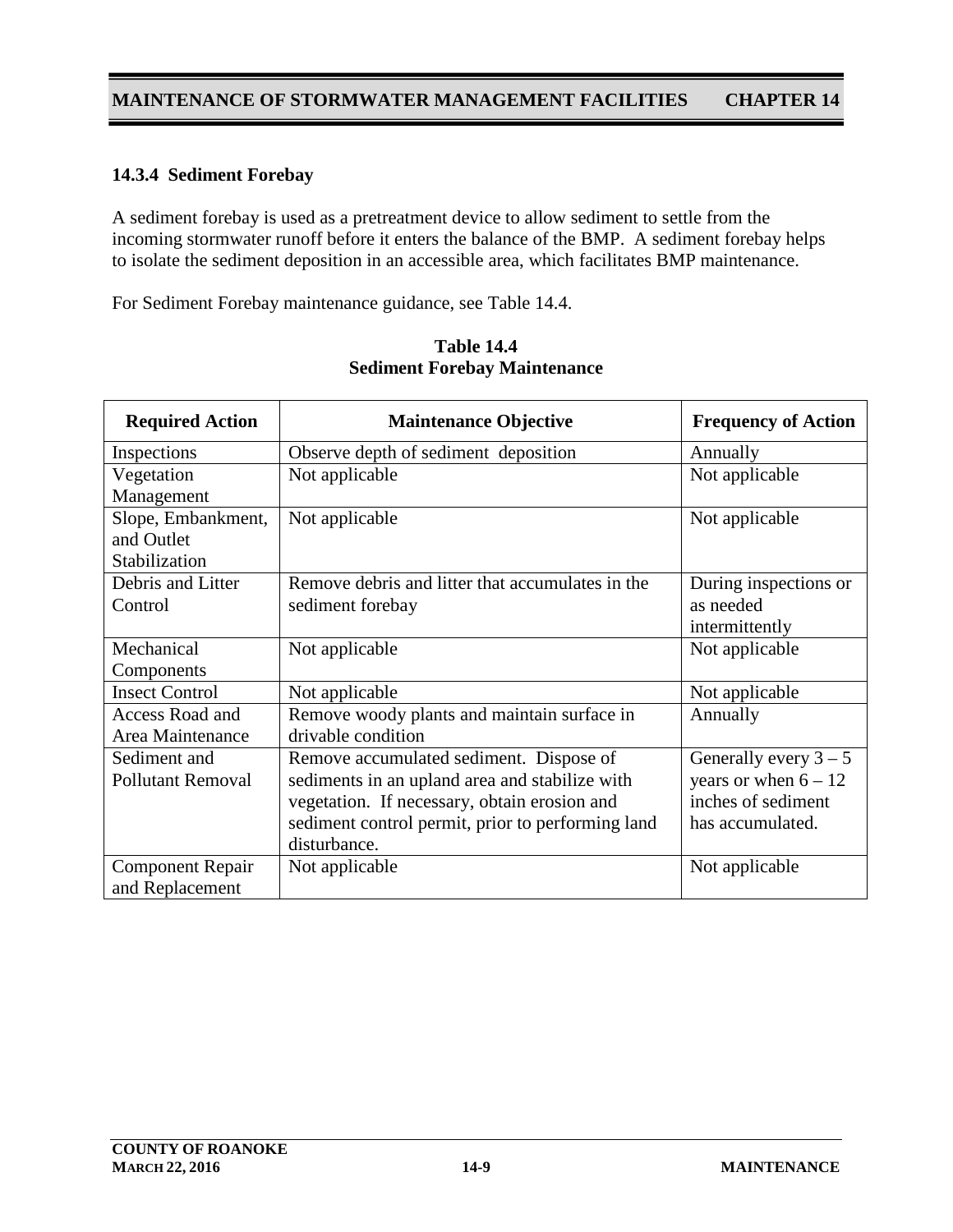# **14.3.5 Landscaping**

Landscaping is an integral part of many BMP's. It is important that the landscaping thrive in order for it to fully function for pollutant uptake and ground stabilization.

For Landscaping maintenance guidance, see Table 14.5.

| <b>Required Action</b>   | <b>Maintenance Objective</b>                                                | <b>Frequency of Action</b> |
|--------------------------|-----------------------------------------------------------------------------|----------------------------|
| Inspections              | Observe landscaping growing conditions. If                                  | Monthly during the first   |
|                          | landscaping is not thriving, correct conditions by                          | growing season.            |
|                          | applying fertilization, pesticide, herbicide, or                            | Annually, in the fall,     |
|                          | soil amendment.                                                             | thereafter.                |
| Vegetation               | Each site shall have a site specific landscape                              | Varies. Different plant    |
| Management               | maintenance schedule, depending on the species                              | communities will           |
|                          | used, that includes guidance regarding methods,                             | require different levels   |
|                          | frequency, and time of year for landscape<br>maintenance and fertilization. | of maintenance.            |
| Slope, Embankment,       | Not applicable                                                              | Not applicable             |
| and Outlet               |                                                                             |                            |
| Stabilization            |                                                                             |                            |
| Debris and Litter        | Remove debris and litter.                                                   | During inspections or as   |
| Control                  |                                                                             | needed intermittently      |
|                          |                                                                             | during vegetation          |
|                          |                                                                             | management.                |
| Mechanical               | Not applicable                                                              | Not applicable             |
| Components               |                                                                             |                            |
| <b>Insect Control</b>    | Not applicable                                                              | Not applicable             |
| Access Road and          | Not applicable                                                              | Not applicable             |
| Area Maintenance         |                                                                             |                            |
| Sediment and             | Not applicable                                                              | Not applicable             |
| <b>Pollutant Removal</b> |                                                                             |                            |
| <b>Component Repair</b>  | Provide reinforcement planting after the first                              | As needed based on         |
| and Replacement          | growing season, if necessary. Thereafter,                                   | observation during         |
|                          | replace landscaping that dies or fails to thrive.                           | inspections                |

#### **Table 14.5 Landscaping Maintenance**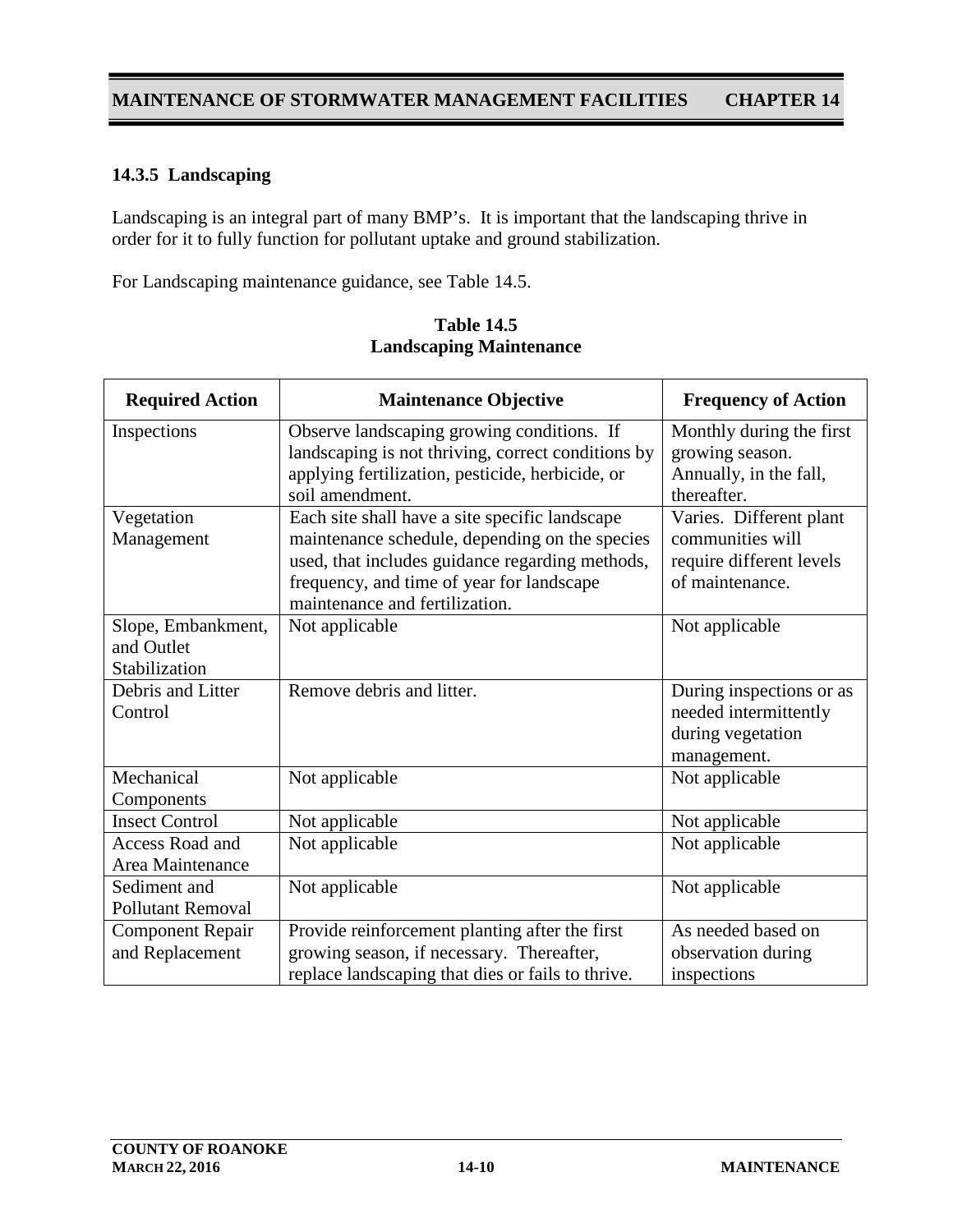#### **14.3.6 Stormwater Detention and Retention Basins**

For the design of basins see VA BMP Clearinghouse specifications.

For maintenance guidance of stormwater basins, refer to the maintenance guidance for Earthen Embankments, Principal Spillways, Emergency Spillways, Sediment Forebay, and Landscaping contained in this chapter.

For additional maintenance guidance for basins, see Table 14.6.

| <b>Required Action</b>   | <b>Maintenance Objective</b>             | <b>Frequency of Action</b>       |
|--------------------------|------------------------------------------|----------------------------------|
| Inspections              | (1)                                      | (1)                              |
| Vegetation               | (1)                                      | (1)                              |
| Management               |                                          |                                  |
| Slope, Embankment,       | (1)                                      | (1)                              |
| and Outlet               |                                          |                                  |
| Stabilization            |                                          |                                  |
| Debris and Litter        | Keep the embankment clear of debris      | During inspections or mowing     |
| Control                  | and litter                               |                                  |
| Mechanical               | (1)                                      | (1)                              |
| Components               |                                          |                                  |
| <b>Insect Control</b>    | (1)                                      | (1)                              |
| Access Road and          | (1)                                      | (1)                              |
| Area Maintenance         |                                          |                                  |
| Sediment and             | (1), also remove accumulated sediment    | $(1)$ , Depending on the         |
| <b>Pollutant Removal</b> | from basin area. Dispose of sediments    | effectiveness of the sediment    |
|                          | in an upland area and stabilize with     | forebay and the condition of the |
|                          | vegetation. If necessary, obtain erosion | watershed, sediment removal      |
|                          | and sediment control permit, prior to    | from the basin may be required   |
|                          | performing land disturbance.             | every $5 - 10$ years.            |
| <b>Component Repair</b>  | (1)                                      | (1)                              |
| and Replacement          |                                          |                                  |

### **Table 14.6 Basins Maintenance (1)**

(1) Refer to the maintenance guidelines for Earthen Embankments, Principal Spillways, Emergency Spillways, Sediment Forebay, and Landscaping contained in this chapter.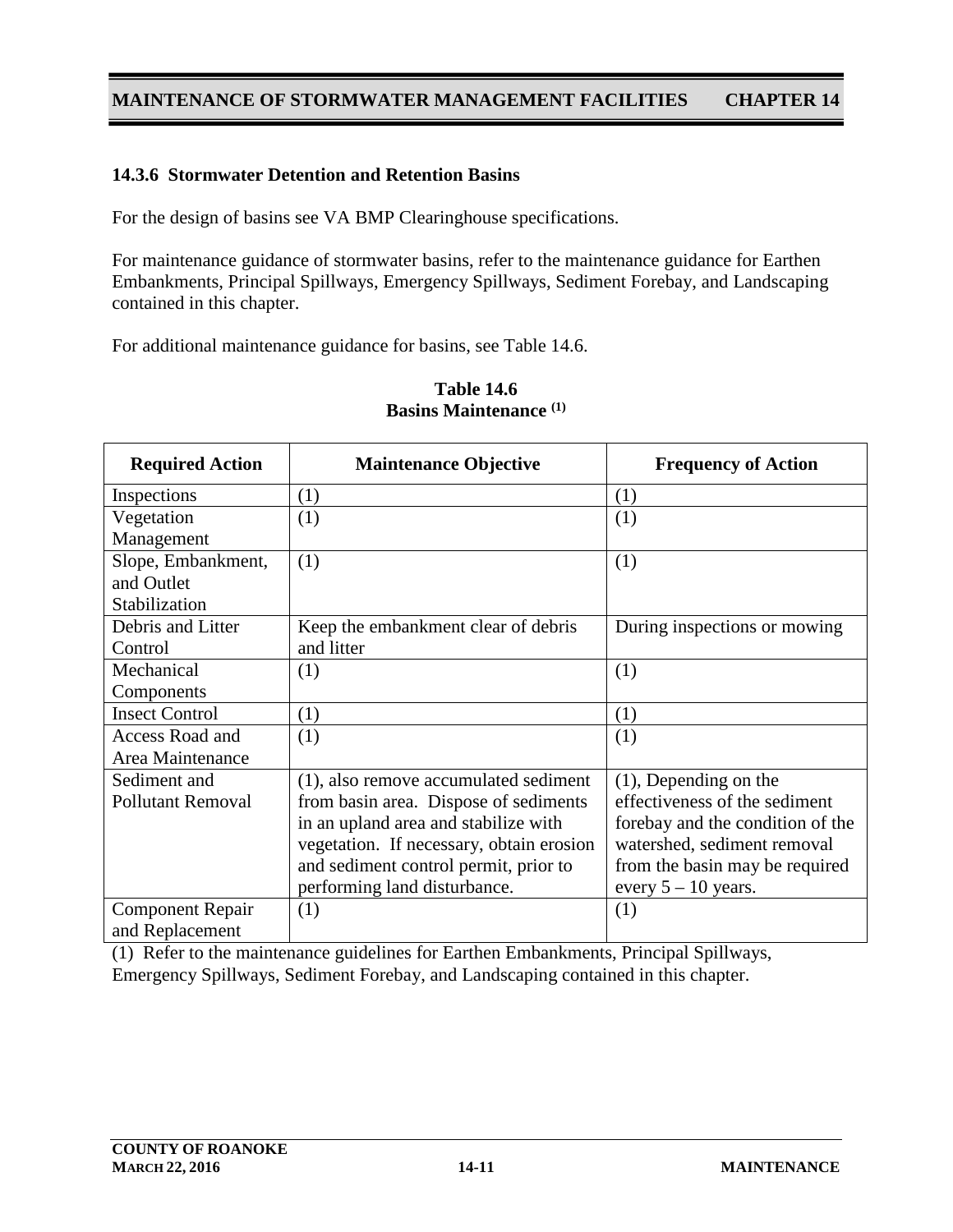# **14.3.7 Constructed Wetlands**

For use of constructed wetlands as a BMP, see VA BMP Clearinghouse specifications.. For constructed wetlands maintenance guidance, refer to the maintenance guidance for Earthen Embankments, Principal Spillways, Emergency Spillways, Sediment Forebay, and Landscaping contained in this chapter.

For additional maintenance guidance for constructed wetlands, see Table 14.7.

| <b>Required Action</b>                            | <b>Maintenance Objective</b>                                                                                                                                                                                                                                                                         | <b>Frequency of Action</b>                                                                                                                                                                                                            |
|---------------------------------------------------|------------------------------------------------------------------------------------------------------------------------------------------------------------------------------------------------------------------------------------------------------------------------------------------------------|---------------------------------------------------------------------------------------------------------------------------------------------------------------------------------------------------------------------------------------|
| Inspections                                       | (1), Document plant species distribution<br>and fatality rates and verify compliance<br>with landscaping requirements;<br>document sediment accumulations,<br>water elevations, and condition of the<br>outlet.                                                                                      | $(1)$ , Inspect at least<br>semiannually for the first 3-<br>years.                                                                                                                                                                   |
| Vegetation<br>Management                          | (1)                                                                                                                                                                                                                                                                                                  | (1)                                                                                                                                                                                                                                   |
| Slope, Embankment,<br>and Outlet<br>Stabilization | (1)                                                                                                                                                                                                                                                                                                  | (1)                                                                                                                                                                                                                                   |
| Debris and Litter<br>Control                      | Keep the embankment clear of debris<br>and litter                                                                                                                                                                                                                                                    | During inspections or as needed<br>intermittently                                                                                                                                                                                     |
| Mechanical<br>Components                          | (1)                                                                                                                                                                                                                                                                                                  | (1)                                                                                                                                                                                                                                   |
| <b>Insect Control</b>                             | (1)                                                                                                                                                                                                                                                                                                  | (1)                                                                                                                                                                                                                                   |
| <b>Access Road and</b><br>Area Maintenance        | (1)                                                                                                                                                                                                                                                                                                  | (1)                                                                                                                                                                                                                                   |
| Sediment and<br><b>Pollutant Removal</b>          | (1), As necessary, remove accumulated<br>sediment from constructed wetland area<br>and re-establish vegetation. Dispose of<br>sediments in an upland area and<br>stabilize with vegetation. If necessary,<br>obtain erosion and sediment control<br>permit, prior to performing land<br>disturbance. | $(1)$ , Depending on the<br>effectiveness of the sediment<br>forebay and the condition of the<br>watershed, sediment removal<br>from the constructed wetland<br>may be required infrequently<br>(every 10 years or less<br>frequent). |
| <b>Component Repair</b><br>and Replacement        | (1)                                                                                                                                                                                                                                                                                                  | (1)                                                                                                                                                                                                                                   |

### **Table 14.7 Constructed Wetlands(1)**

(1) Refer to the maintenance guidelines for Earthen Embankments, Principal Spillways, Emergency Spillways, Sediment Forebay, and Landscaping contained in this chapter.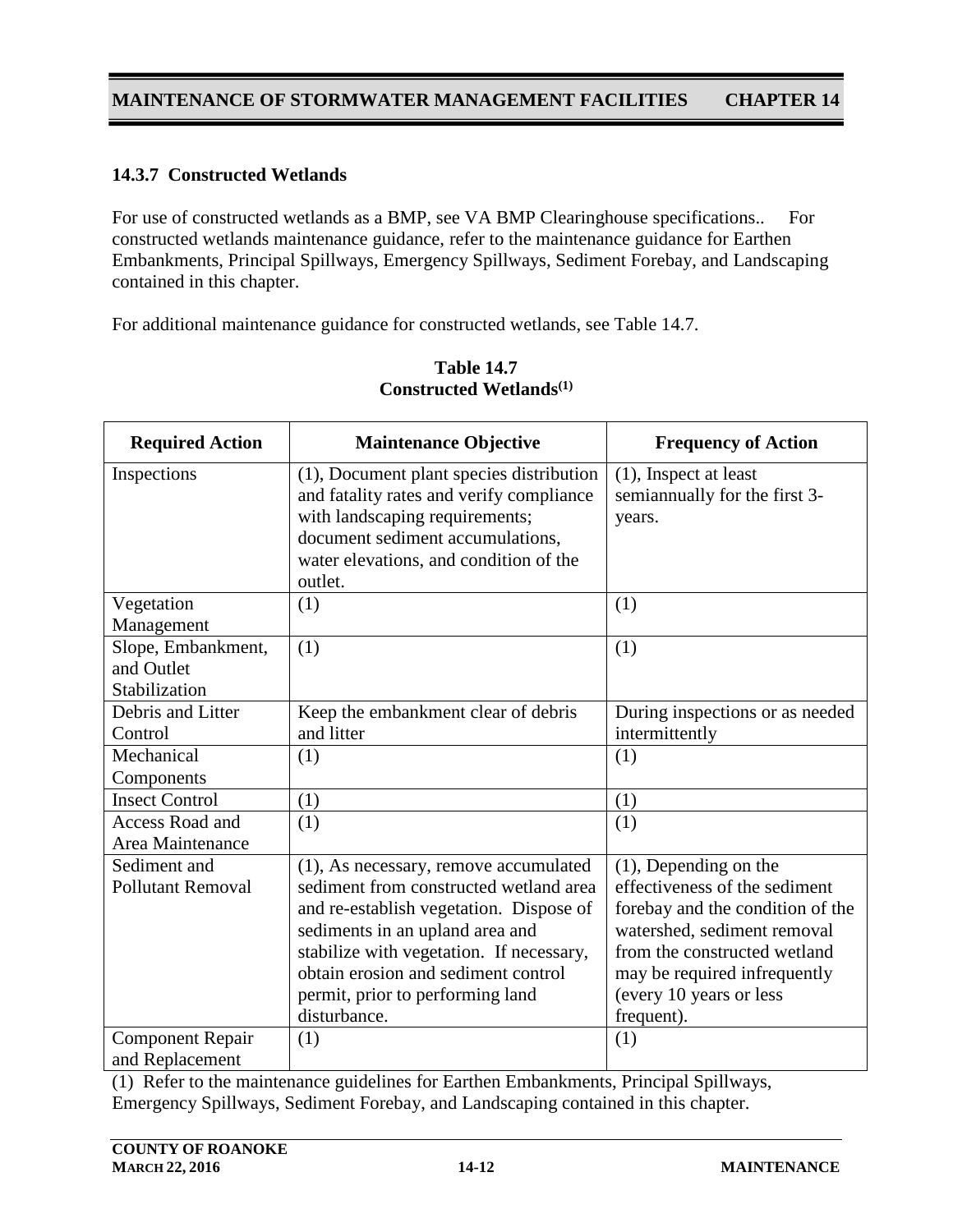## **14.3.8 Infiltration Practices**

For the design of infiltration basins and infiltration trenches as BMPs see VA BMP Clearinghouse specifications.

#### **14.3.8.1 Infiltration Basin**

For Infiltration Basin maintenance guidance, refer to the maintenance guidance for Earthen Embankments, Principal Spillways, Emergency Spillways, Sediment Forebay, and Landscaping contained in this chapter. For additional maintenance guidance for infiltration basins, see Table 14.8A.

| <b>Required Action</b>                         | <b>Maintenance Objective</b>                                                                                                                                                                                                                                                                                                                                             | <b>Frequency of Action</b>                                                                                                                                                                    |
|------------------------------------------------|--------------------------------------------------------------------------------------------------------------------------------------------------------------------------------------------------------------------------------------------------------------------------------------------------------------------------------------------------------------------------|-----------------------------------------------------------------------------------------------------------------------------------------------------------------------------------------------|
| Inspections                                    | $(1)$ , Inspect basin to ensure that the basin<br>functions as designed. Examine infiltration<br>basin and outlet for clogging. Inspect for<br>erosion, slumping, excessive sedimentation<br>levels and vegetation overgrowth.                                                                                                                                           | $(1)$ , Monthly for the first 6-<br>months; and thereafter<br>semiannually and after major<br>rain events.                                                                                    |
| <b>Vegetation Management</b>                   | (1)                                                                                                                                                                                                                                                                                                                                                                      | (1)                                                                                                                                                                                           |
| Slope, Embankment,<br>and Outlet Stabilization | (1)                                                                                                                                                                                                                                                                                                                                                                      | (1)                                                                                                                                                                                           |
| Debris and Litter<br>Control                   | Keep the buffer area clean to reduce litter and<br>floatables minimizing the clogging of the<br>infiltration basin.                                                                                                                                                                                                                                                      | During inspections or<br>mowing                                                                                                                                                               |
| Mechanical<br>Components                       | Ensure no standing water remains in basin<br>after storm events. Standing water indicates<br>infiltration is clogged.                                                                                                                                                                                                                                                    | Repair as needed based on<br>observation during<br>semiannual inspection.                                                                                                                     |
| <b>Insect Control</b>                          | Remove accumulated sediment in basin and<br>restore filtration area. If standing water is<br>present during dry weather, the infiltration<br>basin has become clogged.                                                                                                                                                                                                   | Remove sediment<br>accumulation every 2 years or<br>when infiltration basin has<br>standing water.                                                                                            |
| <b>Access Road and Area</b><br>Maintenance     | (1)                                                                                                                                                                                                                                                                                                                                                                      | (1)                                                                                                                                                                                           |
| Sediment and Pollutant<br>Removal              | Sediment shall be removed and disposed in an<br>upland area and stabilized with vegetation<br>when sediment fills the sediment reserve<br>capacity, or when the basin loses its<br>infiltration capacity. If necessary, obtain<br>erosion and sediment control permit, prior to<br>performing land disturbance. Avoid<br>compacting the floor of the infiltration basin. | Depending on the<br>effectiveness of the sediment<br>forebay and the condition of<br>the watershed, sediment<br>removal may be required<br>infrequently (every 10 years<br>or less frequent). |
| Component Repair and<br>Replacement            | (1)                                                                                                                                                                                                                                                                                                                                                                      | (1)                                                                                                                                                                                           |

**Table 14.8A Infiltration Basin Maintenance (1)**

(1) Refer to the maintenance guidelines for Earthen Embankments, Principal Spillways, Emergency Spillways, Sediment Forebay, and Landscaping contained in this chapter.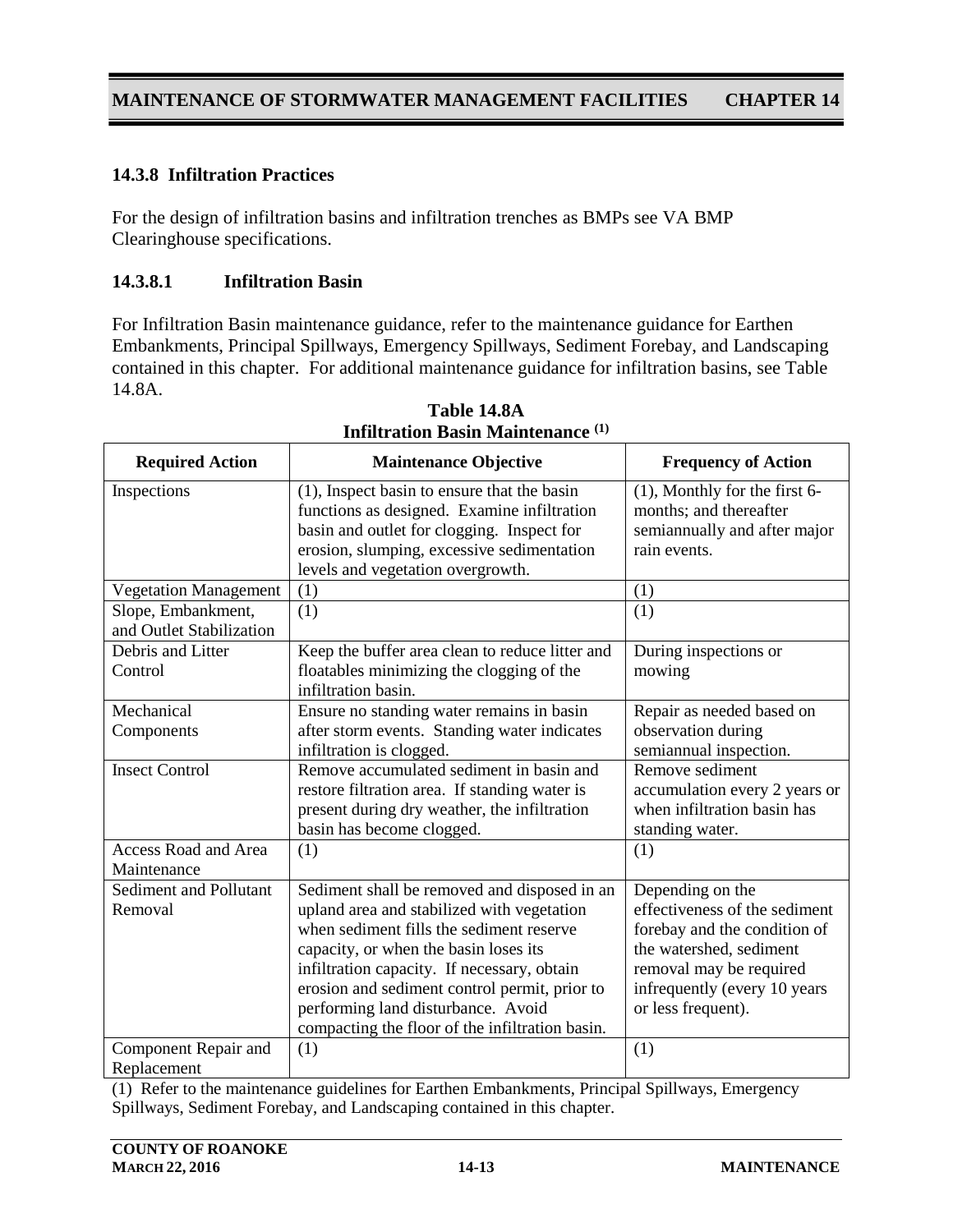# **14.3.8.2 Infiltration Trench**

For maintenance requirements of infiltration trenches, see Table 14.8B.

| <b>Required Action</b>                     | <b>Maintenance Objective</b>                                                                                                                                                                                                                                                               | <b>Frequency of Action</b>                                                             |
|--------------------------------------------|--------------------------------------------------------------------------------------------------------------------------------------------------------------------------------------------------------------------------------------------------------------------------------------------|----------------------------------------------------------------------------------------|
| Inspections                                | Inspect infiltration trenches to ensure that the<br>BMP continues to function as initially<br>intended. Examine for clogging of infiltration<br>trench. Document depth of water in<br>observation well or assessable pretreatment<br>device to assess dewater capacity of the<br>facility. | Quarterly inspection<br>for the first year, and<br>semiannual inspection<br>thereafter |
| Vegetation<br>Management                   | Buffer strips shall be mowed to 4 to 6 inches<br>to limit unwanted vegetation.                                                                                                                                                                                                             | Cut grass twice during<br>both growing seasons                                         |
|                                            | Trees shall be pruned such that the drip line<br>does not extend over the surface trench. All                                                                                                                                                                                              | and once during the<br>summer.                                                         |
|                                            | trees shall be removed within the trench to                                                                                                                                                                                                                                                | Prune overhanging                                                                      |
| Slope, Embankment,                         | prevent the puncture of filter fabric.<br>Regrade, repair, and revegetate eroded and                                                                                                                                                                                                       | trees annually.<br>As needed based on                                                  |
| and Outlet                                 | slumped buffer strips.                                                                                                                                                                                                                                                                     | damage observed                                                                        |
| Stabilization                              |                                                                                                                                                                                                                                                                                            | during inspections.                                                                    |
| Debris and Litter                          | Keep the buffer area clean to reduce litter and                                                                                                                                                                                                                                            | During inspections or                                                                  |
| Control                                    | floatables minimizing the clogging of the<br>infiltration trench.                                                                                                                                                                                                                          | mowing                                                                                 |
| Mechanical<br>Components                   | Not applicable.                                                                                                                                                                                                                                                                            | Not applicable                                                                         |
| <b>Insect Control</b>                      | Not applicable                                                                                                                                                                                                                                                                             | Not applicable                                                                         |
| <b>Access Road and</b><br>Area Maintenance | Remove woody plants and maintain surface in<br>drivable condition                                                                                                                                                                                                                          | Annually                                                                               |
| Sediment and                               | Remove accumulated sediment in infiltration                                                                                                                                                                                                                                                | Every 2 years or when                                                                  |
| <b>Pollutant Removal</b>                   | trench and restore filtration area.                                                                                                                                                                                                                                                        | sediment causes<br>infiltration trench to<br>have standing water.                      |
| <b>Component Repair</b>                    | Remove and replace top 6"-12" gravel and                                                                                                                                                                                                                                                   | As needed based on                                                                     |
| and Replacement                            | filter cloth sediment barrier.                                                                                                                                                                                                                                                             | observation during                                                                     |
|                                            |                                                                                                                                                                                                                                                                                            | inspections.                                                                           |

**Table 14.8B Infiltration Trench Maintenance**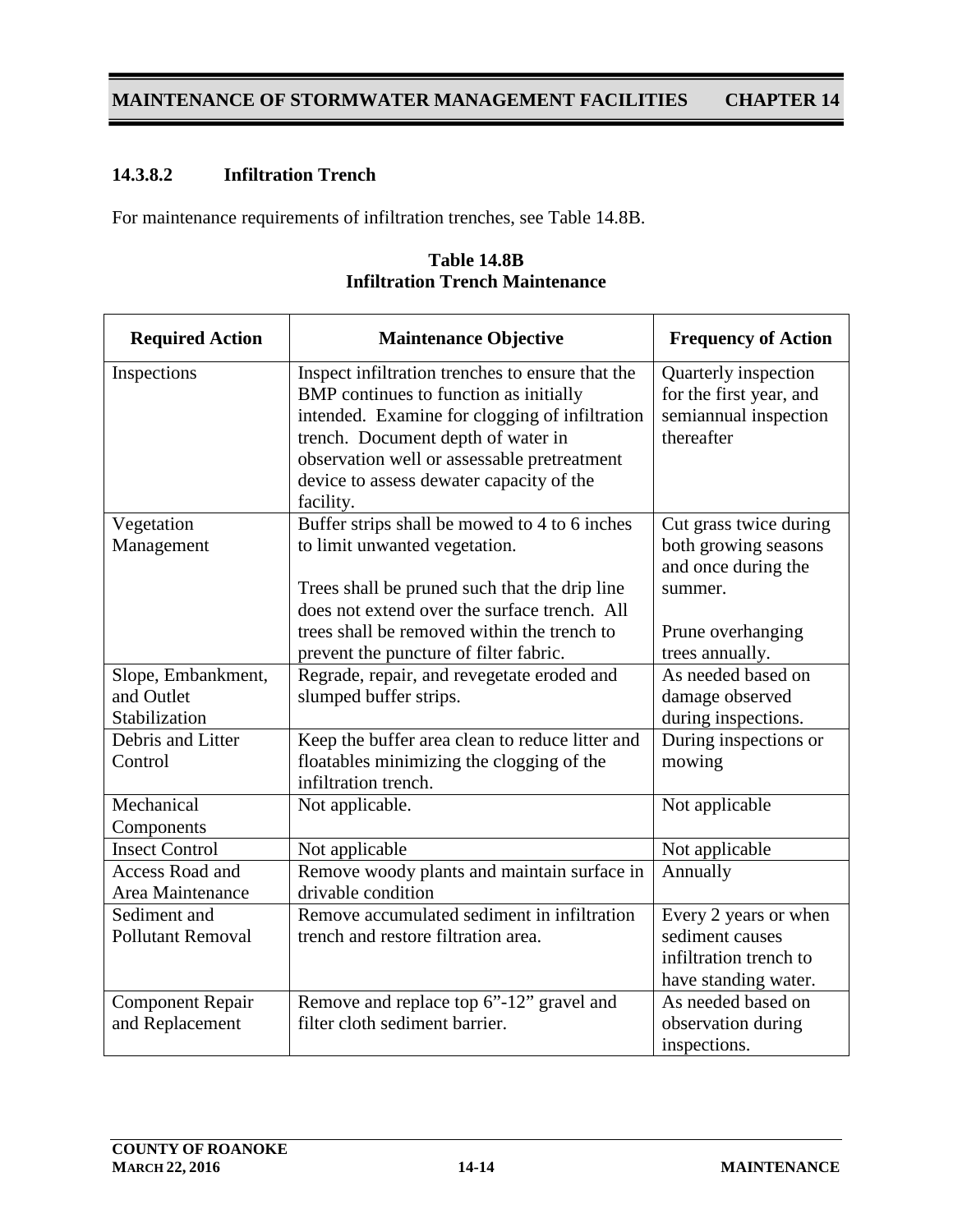### **14.3.8.3 Porous Pavement**

For the design of porous pavement as a BMP see VA BMP Clearinghouse specifications.

For maintenance requirements of porous pavement, see Table 14.8.C.

| <b>Required Action</b>   | <b>Maintenance Objective</b>            | <b>Frequency of Action</b>       |
|--------------------------|-----------------------------------------|----------------------------------|
| Inspections              | Inspect pavement to ensure proper       | Quarterly, and after every       |
|                          | structural operation, and that the      | major rain events, until         |
|                          | permeable aspect of the pavement has    | performance characteristics of   |
|                          | not become clogged with debris.         | the structure has been verified; |
|                          | Measure water depth in storage layer    | thereafter, annually             |
| Vegetation               | Not applicable                          | Not applicable                   |
| Management               |                                         |                                  |
| Slope, Embankment,       | Not applicable                          | Not applicable                   |
| and Outlet               |                                         |                                  |
| Stabilization            |                                         |                                  |
| Debris and Litter        | Vacuum clean pavement surface,          | Monthly                          |
| Control                  | followed by high pressure water         |                                  |
|                          | washing.                                |                                  |
|                          | Do not use sand or other abrasives      |                                  |
|                          | during winter weather as they will clog |                                  |
|                          | the surface.                            |                                  |
| Mechanical               | Not applicable                          | Not applicable                   |
| Components               |                                         |                                  |
| <b>Insect Control</b>    | Not applicable                          | Not applicable                   |
| Access Road and          | Not applicable                          | Not applicable                   |
| Area Maintenance         |                                         |                                  |
| Sediment and             | Not applicable                          | Not applicable                   |
| <b>Pollutant Removal</b> |                                         |                                  |
| <b>Component Repair</b>  | No repair is possible. If pavement      | Depends on frequency and         |
| and Replacement          | becomes clogged, complete replacement   | thoroughness of pavement         |
|                          | is required.                            | cleaning                         |

**Table 14.8.C Porous Pavement Maintenance**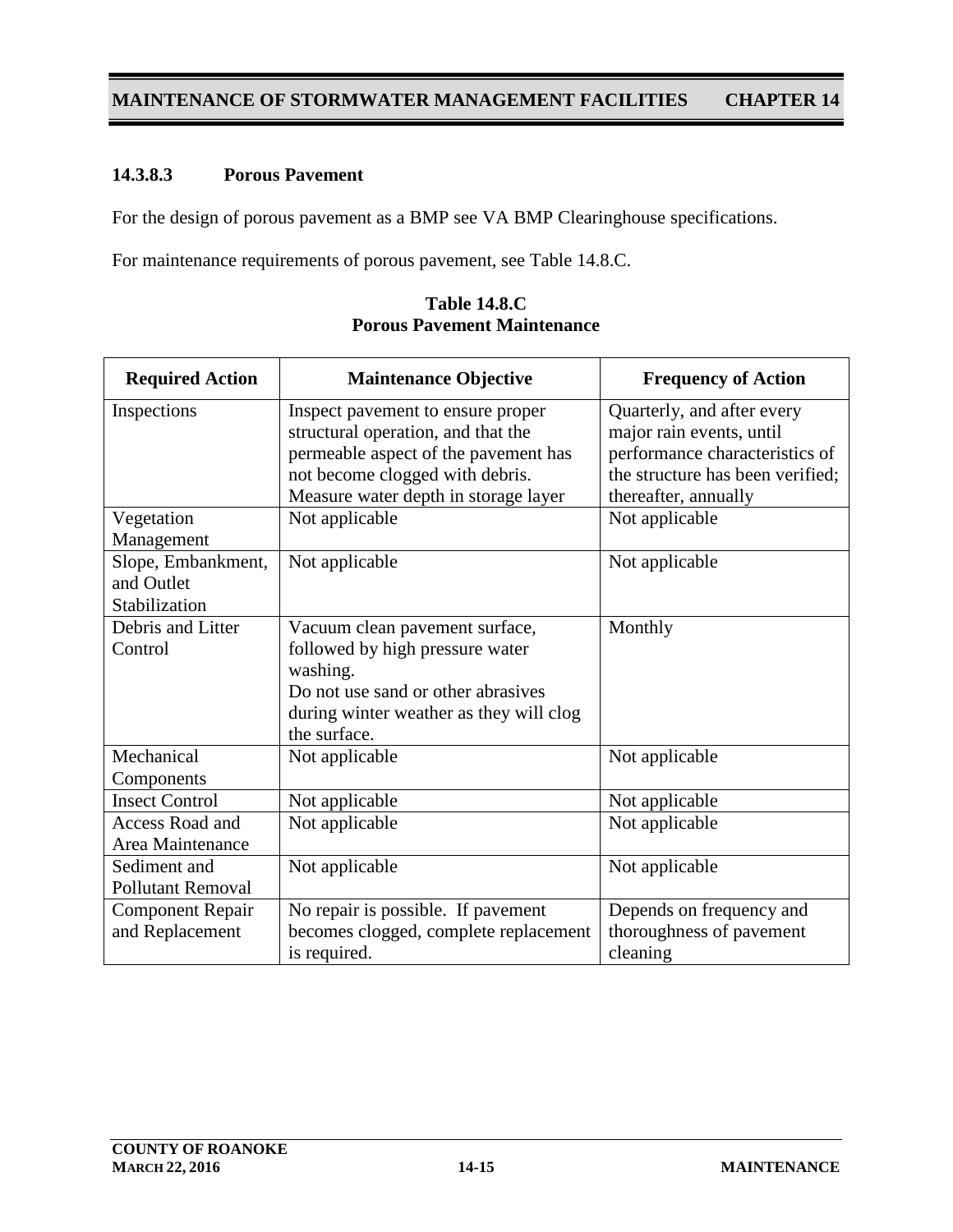### **14.3.9 Bioretention Filter**

See VA BMP Clearinghouse specifications for the design of bioretention filters as BMPs. For maintenance guidance for bioretention filters, see Table 14.9.

| <b>Required Action</b>      | <b>Maintenance Objective</b>               | <b>Frequency of Action</b>      |
|-----------------------------|--------------------------------------------|---------------------------------|
| Inspections                 | Inspect filter to ensure that it continues | Semiannually                    |
|                             | to function as initially intended.         |                                 |
|                             | Observe sedimentation, standing water,     |                                 |
|                             | and vegetation.                            |                                 |
| Vegetation                  | Provide adequate fertilization, pruning,   | Varies depending on plant       |
| Management                  | and other care for landscaping.            | species                         |
| Slope,                      | Not applicable                             | Not applicable                  |
| Embankment, and             |                                            |                                 |
| <b>Outlet Stabilization</b> |                                            |                                 |
| Debris and Litter           | Remove debris and litter.                  | During inspections              |
| Control                     |                                            |                                 |
| Mechanical                  | Not applicable                             | Not applicable                  |
| Components                  |                                            |                                 |
| <b>Insect Control</b>       | Not applicable                             | Not applicable                  |
| Access Road and             | Not applicable                             | Not applicable                  |
| Area Maintenance            |                                            |                                 |
| Sediment and                | Remove accumulated sediments and           | Annually                        |
| <b>Pollutant Removal</b>    | dispose of them in an upland location      |                                 |
|                             | and stabilize with vegetation.             |                                 |
| <b>Component Repair</b>     | Replace mulch layer. On an as needed       | Every 2 years for routine mulch |
| and Replacement             | basis replace the planting soil and        | replacement. Every 5 years for  |
|                             | vegetation to restore infiltration         | planting soil replacement.      |
|                             | capacity to the underdrain.                |                                 |

**Table 14.9 Bioretention Filter Maintenance**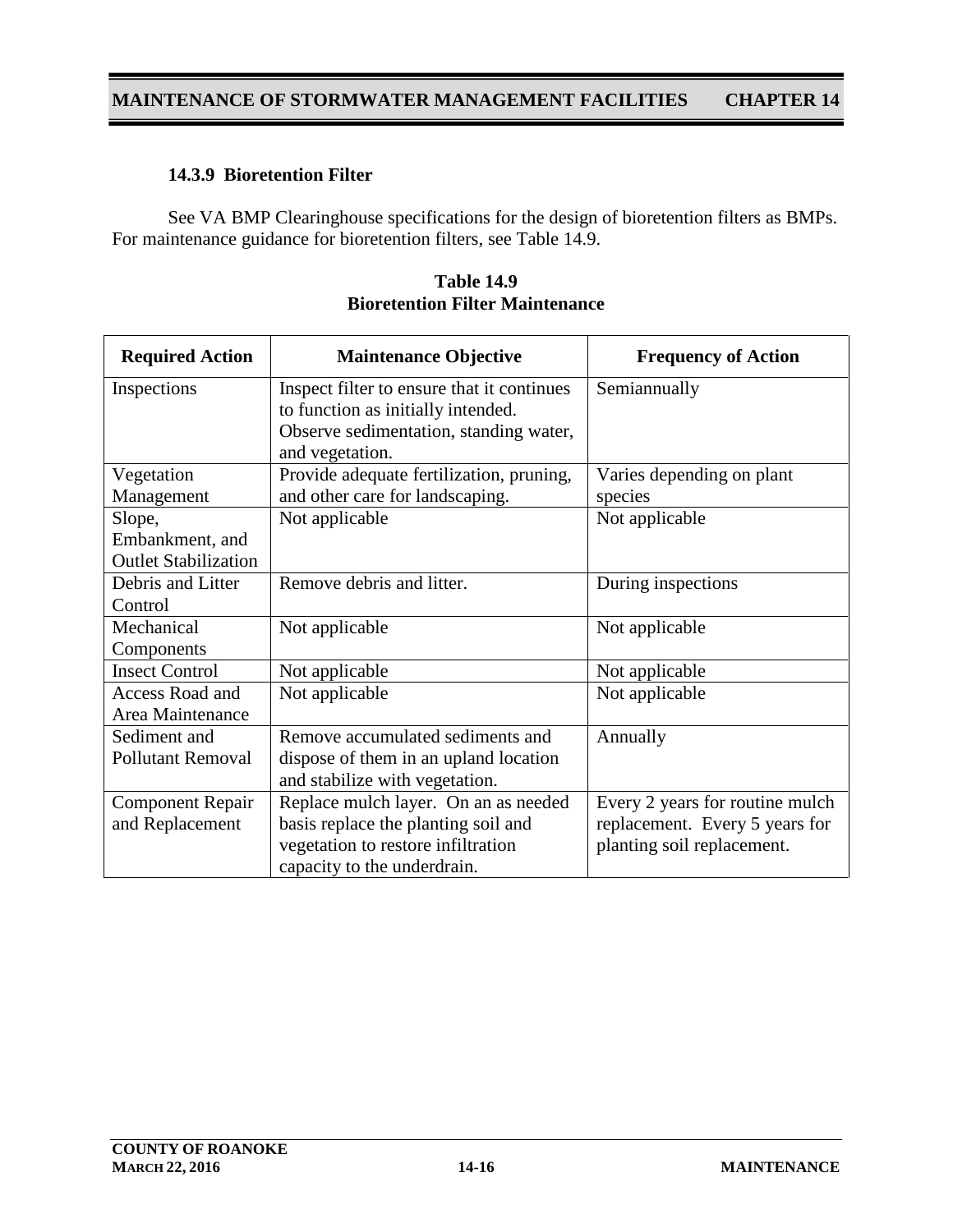## **14.3.10 Sand Filters**

See VA BMP Clearinghouse specifications for the design of sand filters. For maintenance guidance for sand filters, see Table 14.10.

| <b>Required Action</b>                            | <b>Maintenance Objective</b>                                                                                                                                                                                                                                                                    | <b>Frequency of Action</b>                                                                                                         |
|---------------------------------------------------|-------------------------------------------------------------------------------------------------------------------------------------------------------------------------------------------------------------------------------------------------------------------------------------------------|------------------------------------------------------------------------------------------------------------------------------------|
| Inspections                                       | Monitor and document water level in filter<br>chamber and rate of dewatering after storm<br>events.                                                                                                                                                                                             | Quarterly and after each<br>major rain event for the<br>first year, semiannually<br>and after each major rain<br>event thereafter. |
| Vegetation<br>Management                          | Not applicable                                                                                                                                                                                                                                                                                  | Not applicable                                                                                                                     |
| Slope, Embankment,<br>and Outlet<br>Stabilization | Not applicable                                                                                                                                                                                                                                                                                  | Not applicable                                                                                                                     |
| Debris and Litter<br>Control                      | Not applicable                                                                                                                                                                                                                                                                                  | Not applicable                                                                                                                     |
| Mechanical<br>Components                          | Not applicable                                                                                                                                                                                                                                                                                  | Note applicable                                                                                                                    |
| <b>Insect Control</b>                             | Not applicable                                                                                                                                                                                                                                                                                  | Not applicable                                                                                                                     |
| Access Road and<br>Area Maintenance               | Remove woody plants and maintain surface<br>in drivable condition                                                                                                                                                                                                                               | Annually                                                                                                                           |
| Sediment and<br><b>Pollutant Removal</b>          | Pump out sedimentation chamber. If water<br>has an oil skim, it should be removed by a<br>firm specializing in oil recovery and<br>recycling. Remove sediments and dispose<br>of them properly in an appropriate landfill.<br>Refill the first chamber with water to<br>restore the water seal. | Semiannually (midway<br>between semiannual<br>inspection events)                                                                   |
| <b>Component Repair</b><br>and Replacement        | Remove and replace filter cloth and ballast<br>gravel to restore filtering capacity when<br>filter will no longer draw down within 40-<br>hours.                                                                                                                                                | Varies depending on the<br>efficiency of the<br>pretreatment device                                                                |

| <b>Table 14.10</b>             |
|--------------------------------|
| <b>Sand Filter Maintenance</b> |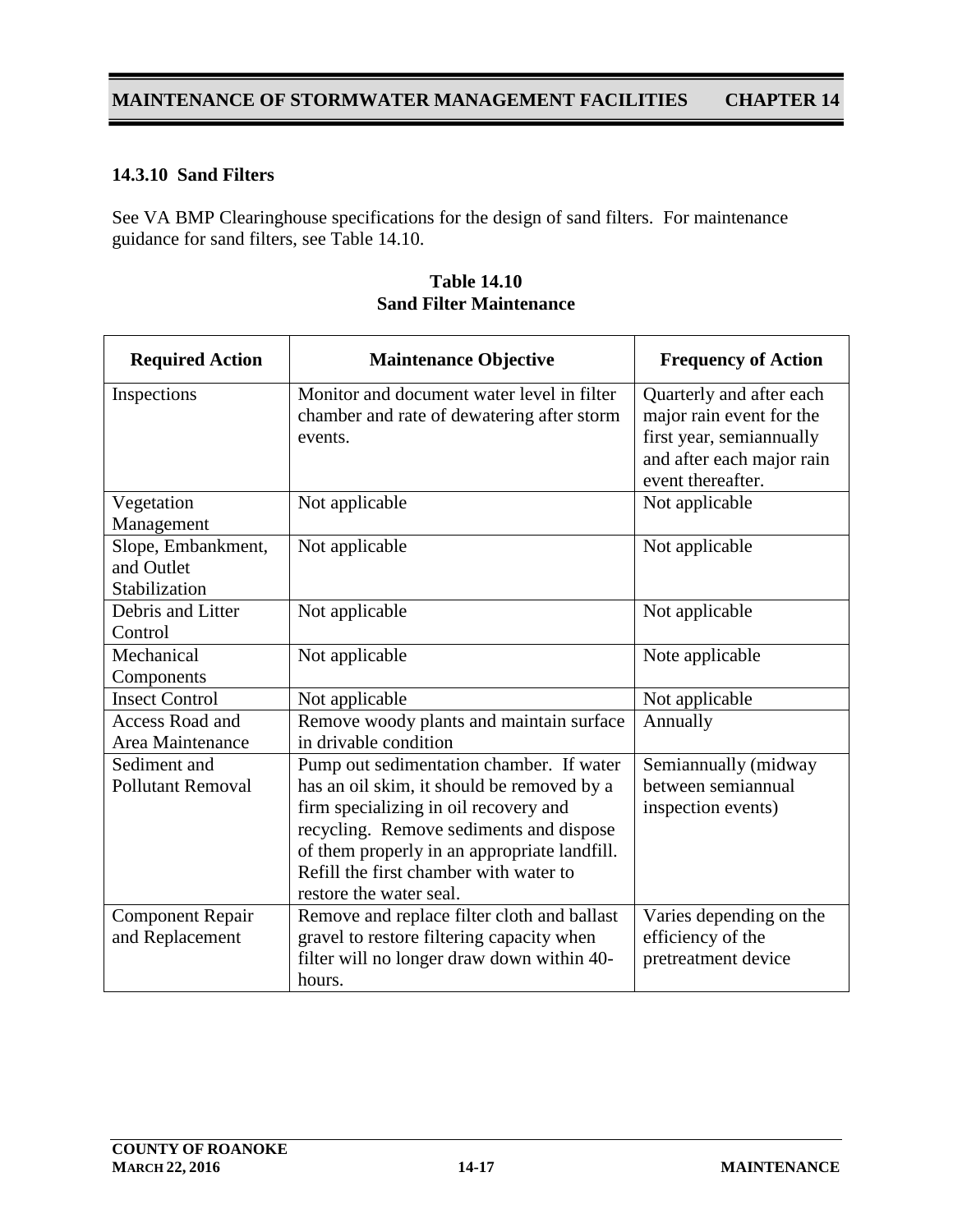### **14.3.11 Grassed Swale**

See VA BMP Clearinghouse specifications for use of grassed swales as a BMP. For grassed swale maintenance guidance, see Table 14.11.

| <b>Required Action</b>                            | <b>Maintenance Objective</b>                                                                                                                                                                                                                                                                                                                                                                                                                                    | <b>Frequency of Action</b>                                                                                                                                                                                 |
|---------------------------------------------------|-----------------------------------------------------------------------------------------------------------------------------------------------------------------------------------------------------------------------------------------------------------------------------------------------------------------------------------------------------------------------------------------------------------------------------------------------------------------|------------------------------------------------------------------------------------------------------------------------------------------------------------------------------------------------------------|
| Inspections                                       | Check for uniformity of vegetative cover or for<br>structural repair needed for concrete linings.<br>Check for sediment and debris accumulation and<br>for erosion problems or bank sloughing.                                                                                                                                                                                                                                                                  | Weekly, until<br>$\bullet$<br>vegetation is<br>established.<br>Thereafter, semi-<br>$\bullet$<br>annually.<br>In addition, inspect<br>$\bullet$<br>grassed swale for<br>damage after major rain<br>events. |
| Vegetation<br>Management                          | Objective is to maintain a healthy uniform<br>vegetative growth:<br>Use proper mowing techniques.<br>Mow grass to a height of 6 inches.<br>$\bullet$<br>Collect and remove grass clippings.<br>$\bullet$<br>Periodic weeding of invasive species and<br>$\bullet$<br>weeds.<br>Fertilize or treat with pesticide or herbicide<br>$\bullet$<br>when needed to maintain plant health (do not<br>over fertilize).<br>Reseed and mulch any bare areas.<br>$\bullet$ | Mow grass periodically.<br>Reseed as necessary.                                                                                                                                                            |
| Slope, Embankment,<br>and Outlet<br>Stabilization | Regrade, repair, and revegetate eroded and<br>slumped areas. Repair channel lining, outlet<br>protection and rip rap where required.                                                                                                                                                                                                                                                                                                                            | As needed based on damage<br>observed.                                                                                                                                                                     |
| Debris and Litter<br>Control                      | Keep the channel clean to reduce litter and<br>floatables being washed downstream.                                                                                                                                                                                                                                                                                                                                                                              | During inspections or<br>mowing                                                                                                                                                                            |
| Mechanical<br>Components                          | Not applicable                                                                                                                                                                                                                                                                                                                                                                                                                                                  | Not applicable                                                                                                                                                                                             |
| <b>Insect Control</b>                             | Not applicable                                                                                                                                                                                                                                                                                                                                                                                                                                                  | Not applicable                                                                                                                                                                                             |
| Access Road and<br>Area Maintenance               | Not applicable                                                                                                                                                                                                                                                                                                                                                                                                                                                  | Not applicable                                                                                                                                                                                             |
| Sediment and<br><b>Pollutant Removal</b>          | Remove accumulated sediment in channels,<br>behind check dams, and at outfalls and culverts to<br>maintain flow capacity and drainage. Repair any<br>damage that occurs during sediment removal.                                                                                                                                                                                                                                                                | Depends on site conditions<br>perform annually at a<br>minimum.                                                                                                                                            |
| <b>Component Repair</b><br>and Replacement        | Repair or replace check dams to maintain<br>temporary ponding and to maintain filtered flow<br>through check dams.                                                                                                                                                                                                                                                                                                                                              | Annually or as needed                                                                                                                                                                                      |

**Table 14.11 Grassed Swale Maintenance**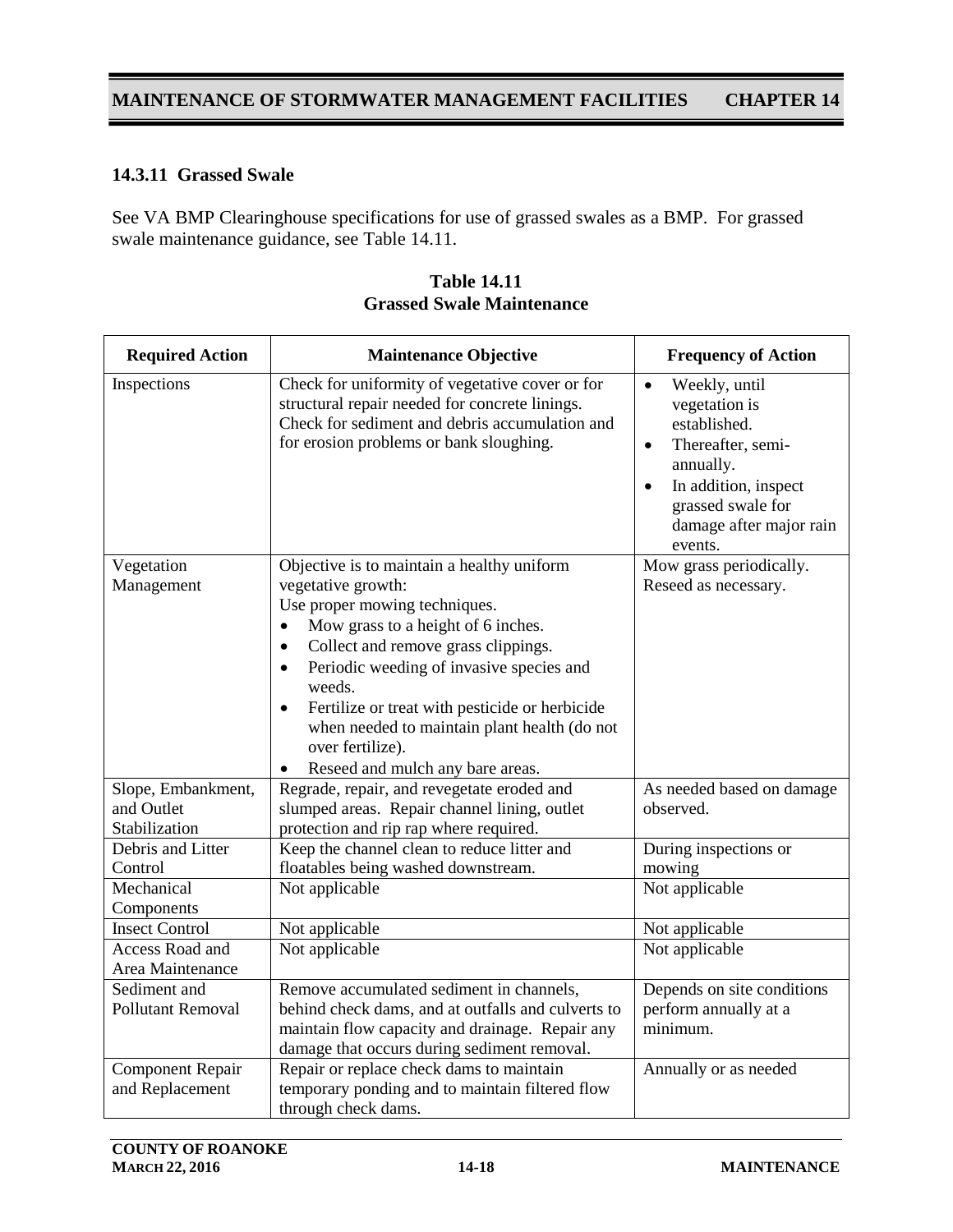### **14.3.12 Vegetated Filter Strip**

See VA BMP Clearinghouse specifications for use of vegetated filter strips as a BMP. For vegetated filter strip maintenance requirements, see Table 14.12.

| <b>Required Action</b>              | <b>Maintenance Objective</b>                                                                                                                                                                                                                                                                                                                                                                                                                                                        | <b>Frequency of Action</b>                                                                                                                                                                      |
|-------------------------------------|-------------------------------------------------------------------------------------------------------------------------------------------------------------------------------------------------------------------------------------------------------------------------------------------------------------------------------------------------------------------------------------------------------------------------------------------------------------------------------------|-------------------------------------------------------------------------------------------------------------------------------------------------------------------------------------------------|
| Inspections                         | Check the vegetation for uniformity of<br>cover, sediment and debris accumulation,<br>and erosion. Check for proper operation of<br>level spreader, if present.                                                                                                                                                                                                                                                                                                                     | Weekly, until vegetation is<br>$\bullet$<br>established.<br>Thereafter, semi-annually.<br>$\bullet$<br>In addition, inspect filter<br>$\bullet$<br>strip for damage after<br>major rain events. |
| <b>Vegetation Management</b>        | Objective is to maintain a healthy uniform<br>vegetative growth:<br>If the area is maintained as lawn use<br>$\bullet$<br>proper mowing techniques. Collect and<br>remove grass clippings.<br>Periodic weeding of invasive species<br>$\bullet$<br>and weeds.<br>Periodic pruning of woody vegetation to<br>$\bullet$<br>stimulate grown.<br>Fertilize, lime, or treat with pesticide or<br>$\bullet$<br>herbicide when needed to maintain plant<br>health (do not over fertilize). | As dictated by conditions.                                                                                                                                                                      |
| Slope, Embankment,                  | Regrade, repair, and revegetate eroded                                                                                                                                                                                                                                                                                                                                                                                                                                              | As needed based on damage                                                                                                                                                                       |
| and Outlet Stabilization            | ground surface.                                                                                                                                                                                                                                                                                                                                                                                                                                                                     | observed during inspection                                                                                                                                                                      |
| Debris and Litter<br>Control        | Keep the vegetated strip clean to reduce<br>litter and floatables being washed<br>downstream.                                                                                                                                                                                                                                                                                                                                                                                       | During inspections or mowing                                                                                                                                                                    |
| Mechanical<br>Components            | Not Applicable.                                                                                                                                                                                                                                                                                                                                                                                                                                                                     | Not Applicable.                                                                                                                                                                                 |
| <b>Insect Control</b>               | Not Applicable.                                                                                                                                                                                                                                                                                                                                                                                                                                                                     | Not Applicable                                                                                                                                                                                  |
| Access Road and Area<br>Maintenance | Not Applicable.                                                                                                                                                                                                                                                                                                                                                                                                                                                                     | Not Applicable                                                                                                                                                                                  |
| Sediment and Pollutant<br>Removal   | Remove accumulated sediment and<br>reestablish vigorous vegetation cover.<br>Dispose of sediments in an upland area and<br>stabilize with vegetation. If necessary,<br>obtain erosion and sediment control permit,<br>prior to performing land disturbance.                                                                                                                                                                                                                         | Depends on site conditions<br>perform annually at a<br>minimum.                                                                                                                                 |
| Component Repair and<br>Replacement | If level spreader is used, replace rigid lip<br>when necessary.                                                                                                                                                                                                                                                                                                                                                                                                                     | Infrequently                                                                                                                                                                                    |

**Table 14.12 Vegetated Filter Strip**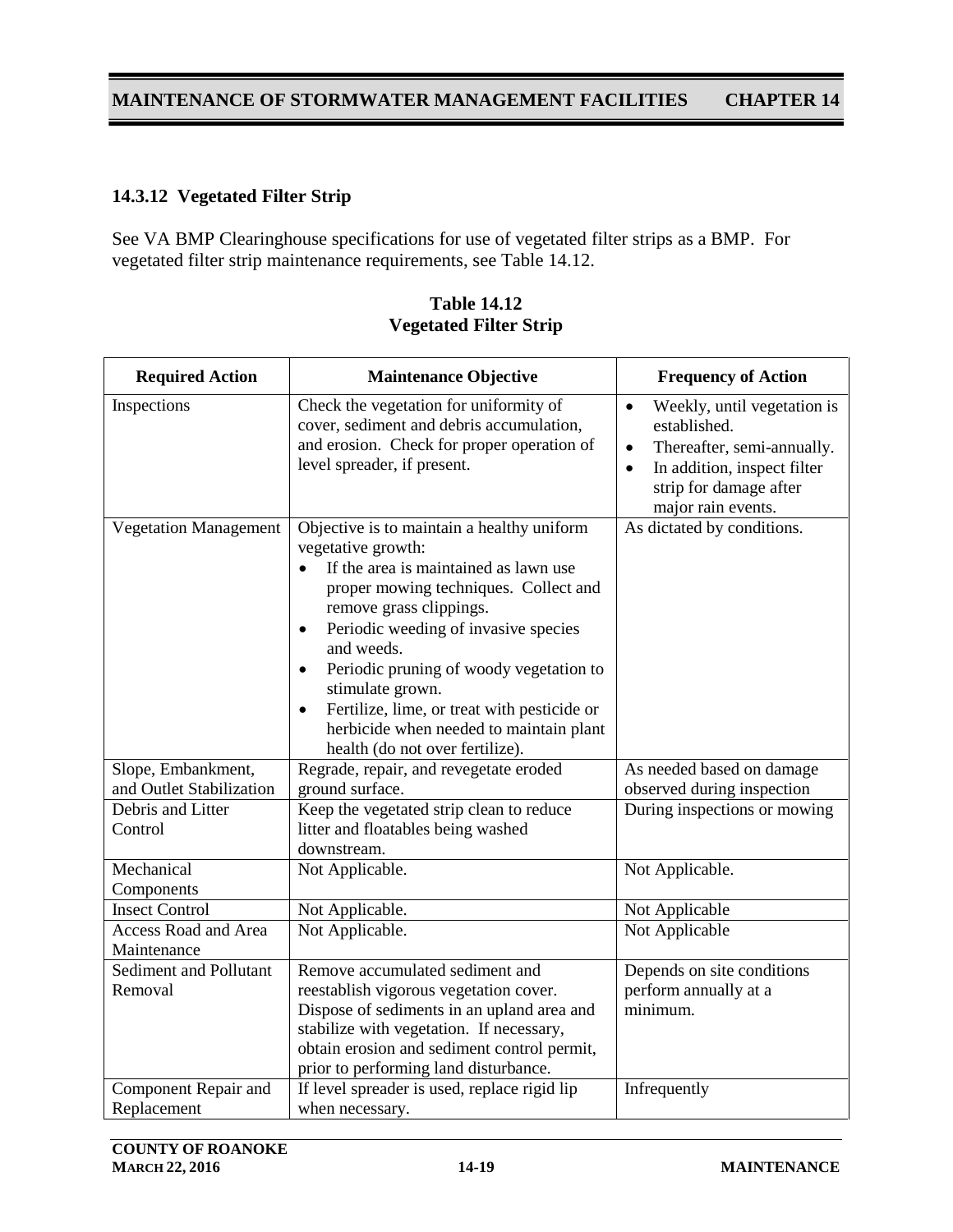#### **14.3.13 Manufactured BMP Systems**

Several manufacturers have developed filter and screening devices which are gaining acceptability from the regulators as suitable BMPs for meeting stormwater quality requirements. These devices filter debris and sediment and other pollutants, such as metals and hydrocarbons from stormwater.

Specific maintenance requirements for manufactured BMPs shall be in accordance with the manufacturer's specifications and warranty requirements. **Provide the Manufacturer's specified guidelines for maintenance activities.** See Table 14.13 for general maintenance guidance.

| <b>Required Action</b>   | <b>Maintenance Objective</b>              | <b>Frequency of Action</b>    |
|--------------------------|-------------------------------------------|-------------------------------|
| Inspections              | Inspect structure and inlets and outlets  | Semiannual or as specified by |
|                          | to ensure structural integrity and proper | the manufacturer.             |
|                          | functioning of the facility.              |                               |
| Vegetation               | Not applicable                            | Not applicable                |
| Management               |                                           |                               |
| Slope, Embankment,       | Not applicable                            | Not applicable                |
| and Outlet               |                                           |                               |
| Stabilization            |                                           |                               |
| Debris and Litter        | Remove debris and litter that interferes  | As needed based on impacts    |
| Control                  | with proper operation.                    | observed during semiannual    |
|                          |                                           | inspection.                   |
| Mechanical               | Provide routine maintenance to valves,    | Per manufacturer's            |
| Components               | sluice gates, pumps or other mechanical   | instructions.                 |
|                          | devices per manufacturer's instructions.  |                               |
| <b>Insect Control</b>    | Not applicable                            | Not applicable                |
| <b>Access Road and</b>   | Not applicable                            | Not applicable                |
| Area Maintenance         |                                           |                               |
| Sediment and             | Clean manufactured screen or filter       | Annually or as required.      |
| <b>Pollutant Removal</b> | vault of debris, litter and floatable     |                               |
|                          | materials. Remove any sediment and        |                               |
|                          | pollutant build-up from the vault.        |                               |
| <b>Component Repair</b>  | Repair or replace tank or vault structure | As recommended by the         |
| and Replacement          | if leaks or cracks develop. Replace       | manufacturer and as needed.   |
|                          | filtering media when necessary for        |                               |
|                          | proper functioning.                       |                               |

#### **Table 14.13 Manufactured BMP Maintenance**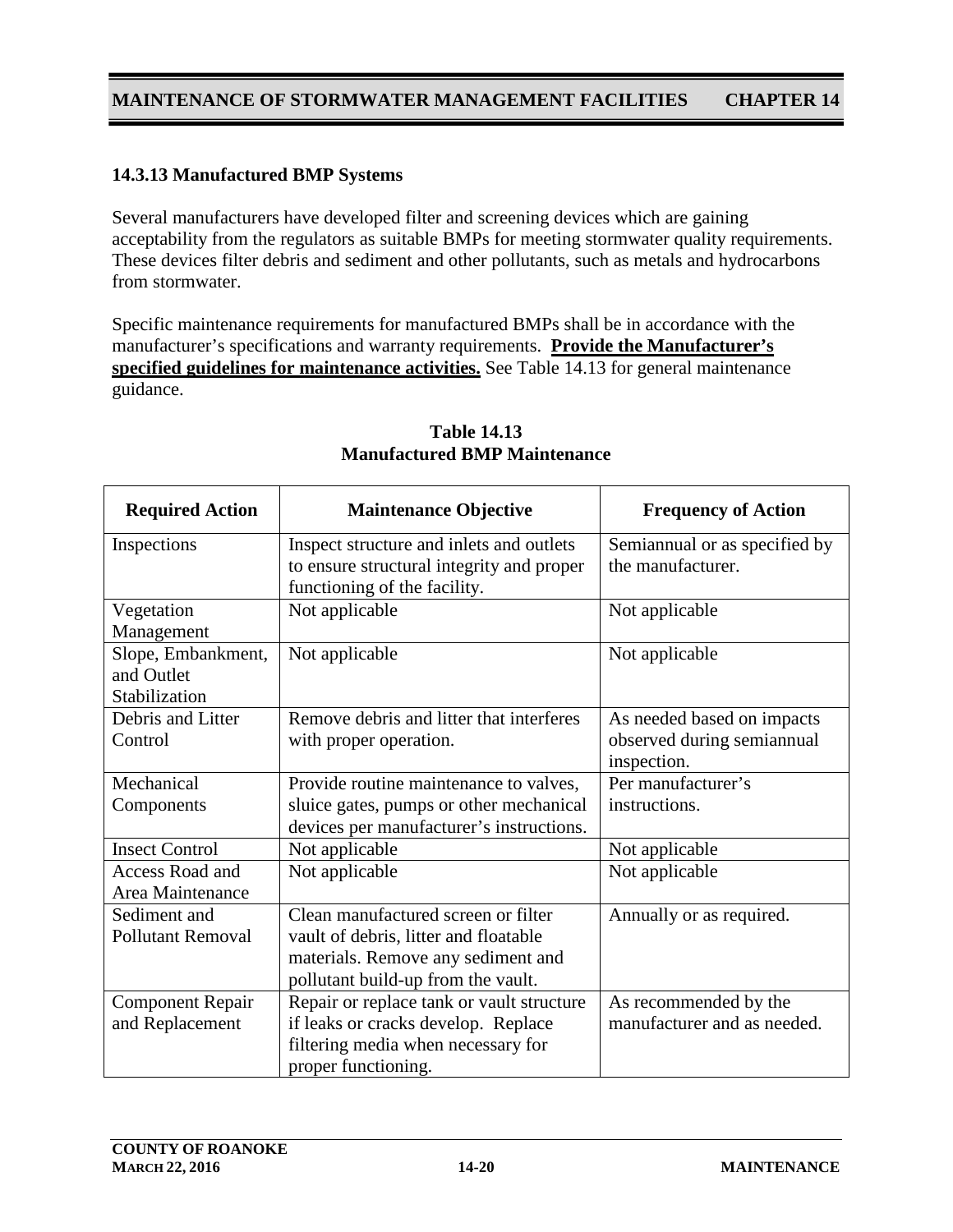### **14.3.14 Conservation Areas**

Conservation areas are naturally vegetated areas used to provide a measure of stormwater quality control as open space or forested areas. Conservation Areas should be maintained in their natural condition or can be planted to meet the VA BMP Clearinghouse specifications. Conservation areas require an easement.

For Conservation Areas maintenance guidance, see Table 14.14.

| <b>Required Action</b>                     | <b>Maintenance Objective</b>                                                                                                                                                                                           | <b>Frequency of Action</b>                                                                                                                                                             |
|--------------------------------------------|------------------------------------------------------------------------------------------------------------------------------------------------------------------------------------------------------------------------|----------------------------------------------------------------------------------------------------------------------------------------------------------------------------------------|
| Inspections                                | Check the vegetation for uniformity of cover<br>and growth, sediment and debris<br>accumulation, and erosion.                                                                                                          | Quarterly, until vegetation<br>$\bullet$<br>is established.<br>Thereafter, annually.<br>$\bullet$<br>In addition, inspect area<br>$\bullet$<br>for damage after major<br>storm events. |
| <b>Vegetation Management</b>               | <sup>(1)</sup> Weed control to promote survival and<br>rapid growth of trees and shrubs.                                                                                                                               | If establishing new vegetation,<br>continuous over first two years<br>until vegetation is established.<br>Vegetation shall be<br>undisturbed after it has become<br>established.       |
| Slope, Embankment,                         | <sup>(2)</sup> Regrade, repair, and revegetate eroded                                                                                                                                                                  | As needed, based on damage                                                                                                                                                             |
| and Outlet Stabilization                   | and slumped banks.                                                                                                                                                                                                     | observed during inspections.                                                                                                                                                           |
| Debris and Litter                          | Keep the area clean to reduce litter and                                                                                                                                                                               | Annually, and after major                                                                                                                                                              |
| Control                                    | floatables being washed downstream.                                                                                                                                                                                    | storm events, clean debris and<br>litter which has accumulated.                                                                                                                        |
| Mechanical<br>Components                   | Not Applicable                                                                                                                                                                                                         | Not applicable                                                                                                                                                                         |
| <b>Insect Control</b>                      | Normally not applicable.                                                                                                                                                                                               | Normally not applicable.                                                                                                                                                               |
| <b>Access Road and Area</b><br>Maintenance | Normally not applicable.                                                                                                                                                                                               | Normally not applicable.                                                                                                                                                               |
| Sediment and Pollutant<br>Removal          | Normally not applicable. If heavy<br>accumulations of sediment occur, then either<br>remove sediment accumulation or stabilize<br>sediment accumulation in place with top soil<br>and additional vegetation plantings. | Infrequent                                                                                                                                                                             |
| Component Repair and<br>Replacement        | Normally not applicable. If major areas lose<br>trees due to fire, disease, or other cause, then<br>replanting may be needed.                                                                                          | Rare                                                                                                                                                                                   |

### **Table 14.14 Conservation Areas Maintenance**

(1) Note that most herbicides are very toxic to aquatic organisms. Follow listed instructions and never allow spray to enter waterways.

(2) If maintenance work is required along the banks of jurisdictional streams or in wetlands, a permit may be required from the U.S. Army Corps of Engineers and the Virginia Department of Environmental Quality.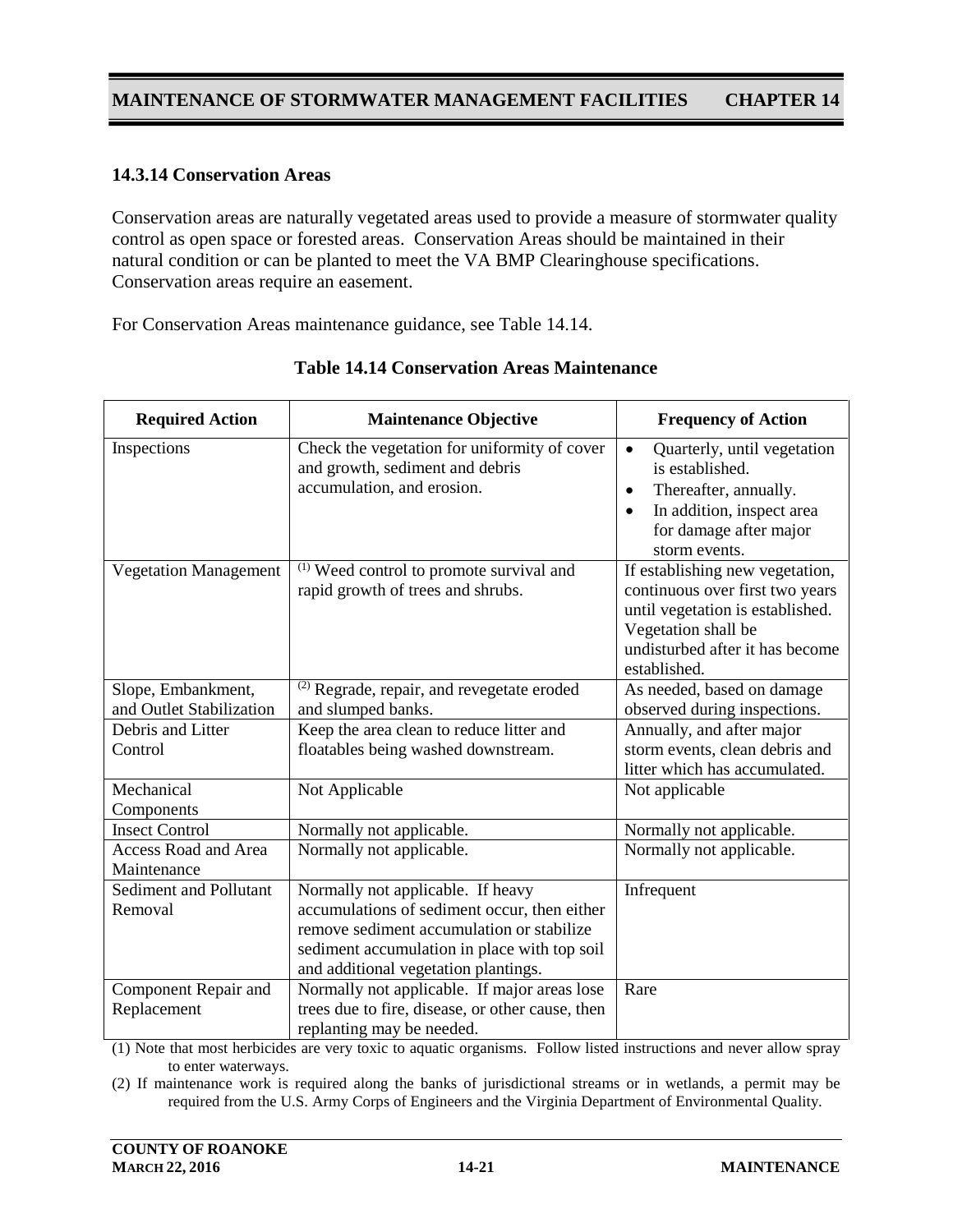### **14.3.15 Underground Detention Facilities**

Underground detention facilities are facilities that provide detention in underground pipes or chambers.

For underground detention maintenance guidance, see Table 14.15.

| <b>Required Action</b>   | <b>Maintenance Objective</b>                  | <b>Frequency of Action</b> |
|--------------------------|-----------------------------------------------|----------------------------|
| Inspections              | Inspect condition of storage facility, outlet | Semiannually               |
|                          | structure, and presence of sediment and       |                            |
|                          | debris.                                       |                            |
| Vegetation               | Not applicable                                | Not applicable             |
| Management               |                                               |                            |
| Slope, Embankment,       | Not applicable                                | Not applicable             |
| and Outlet               |                                               |                            |
| Stabilization            |                                               |                            |
| Debris and Litter        | Remove debris and litter.                     | As needed based on         |
| Control                  |                                               | observations during        |
|                          |                                               | semiannual inspection.     |
| Mechanical               | Not applicable                                | Not applicable             |
| Components               |                                               |                            |
| <b>Insect Control</b>    | Not applicable                                | Not applicable             |
| Access Road and          | Not applicable                                | Not applicable             |
| Area Maintenance         |                                               |                            |
| Sediment and             | Remove accumulated sediments and              | Varies, depending on the   |
| <b>Pollutant Removal</b> | dispose of them in an upland location and     | effectiveness of the       |
|                          | stabilize with vegetation.                    | pretreatment device.       |
| <b>Component Repair</b>  | Replace failed pipe, storage chambers, or     | Rare                       |
| and Replacement          | other components.                             |                            |

**Table 14.15 Underground Detention Maintenance**

### **14.4 Additional Maintenance and Repairs**

The routine maintenance items listed in the Maintenance Agreement are the minimum measures. If actual conditions demonstrate that additional maintenance or repairs are necessary for proper functioning of the stormwater management systems, they shall be provided by the responsible party.

### **14.5 Inspection and Maintenance Records**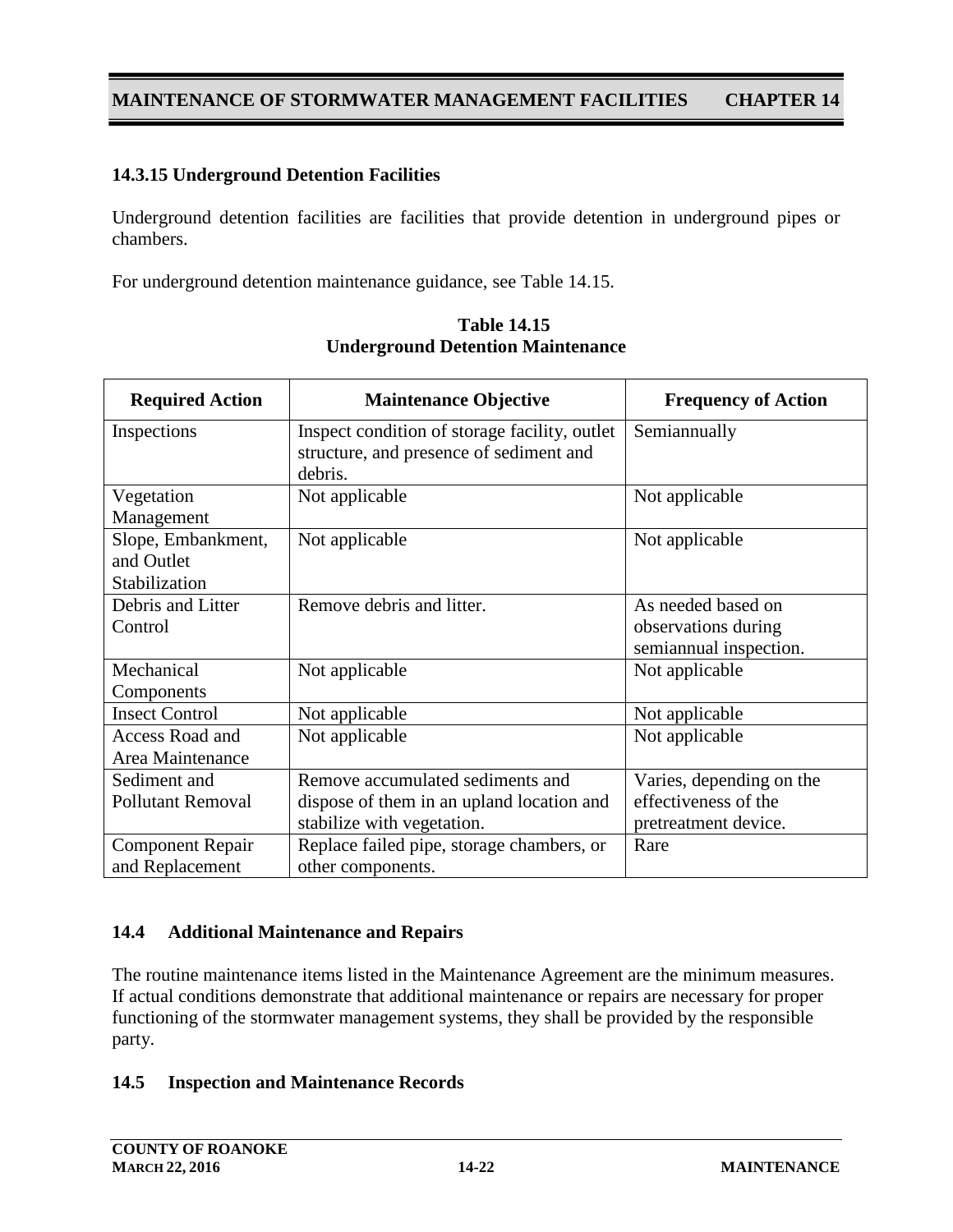The responsible party or property owner shall maintain records of stormwater management facilities' inspections and maintenance activities, and submit copies to the County, when requested.

### **14.6 References**

The VA SWM Handbook and VA BMP Clearinghouse website contain information on maintenance of all VA DEQ approved nonproprietary BMPs.